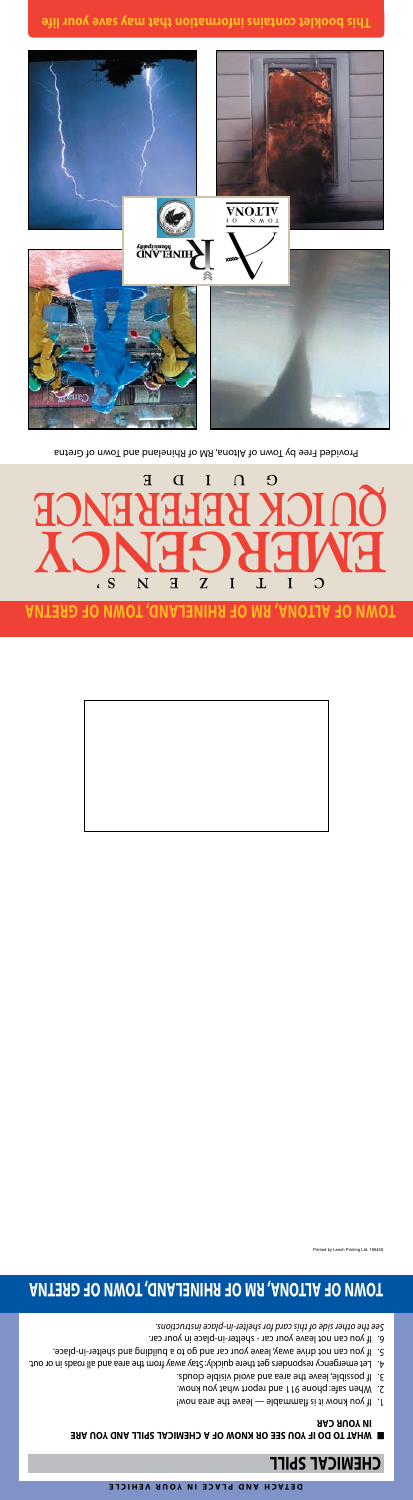# **POLICE • FIRE AMBULANCE POISON TREATMENT**

| <b>POLICE • FIRE</b><br>AMBULANCE<br><b>POISON TREATMENT</b>                                                                                   |                |
|------------------------------------------------------------------------------------------------------------------------------------------------|----------------|
|                                                                                                                                                | 1-204-945-5555 |
|                                                                                                                                                | 1-204-945-4888 |
|                                                                                                                                                | 1-888-624-9366 |
|                                                                                                                                                |                |
|                                                                                                                                                | 1-888-624-9366 |
|                                                                                                                                                | 1-204-324-6468 |
|                                                                                                                                                | 1-204-324-5357 |
|                                                                                                                                                |                |
| DAD'S WORK NUMBER                                                                                                                              |                |
| <b>MOM'S WORK NUMBER</b><br><u>and the contract of the contract of the contract of the contract of the contract of the contract of the con</u> |                |
| FAMILY CONTACT NAME AND NUMBER                                                                                                                 |                |

# **EMERGENCY TELEPHONE NUMBERS**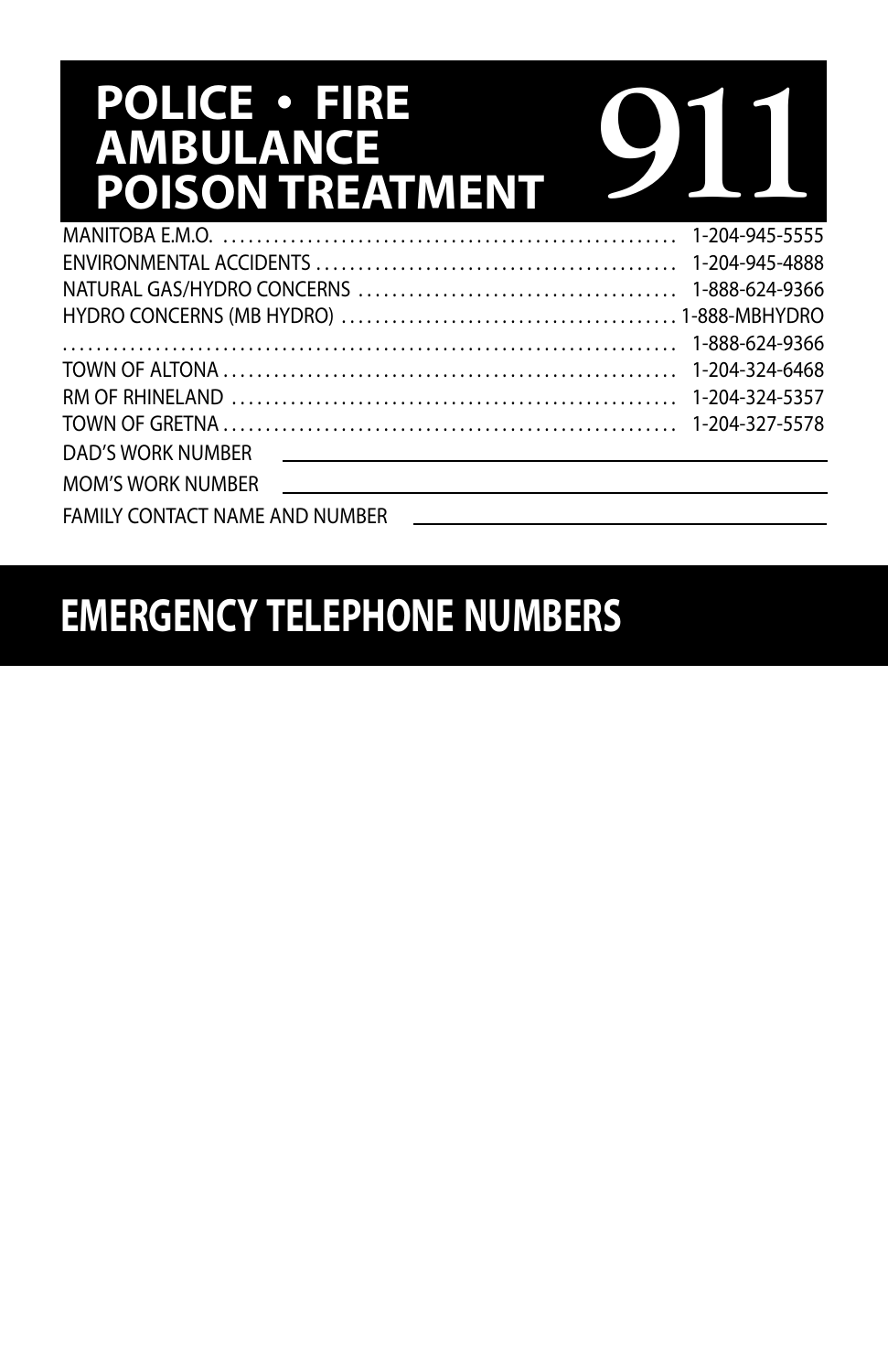### **Emotional reactions**

### **I t is important to realize that after an emergency you may not act like yourself for a while. Most people caught in an emergency usually feel confused.**

They may tremble, feel numb, vomit or faint. Immediately after the event they often feel bewildered, shocked, and relieved to be alive. These feelings and reactions are normal.

Later, many survivors sleep poorly, have no appetite, are angry with those around them, or panic at the slightest hint of trouble. Kids may start thumb sucking or bed wetting. These feelings and reactions are normal too.

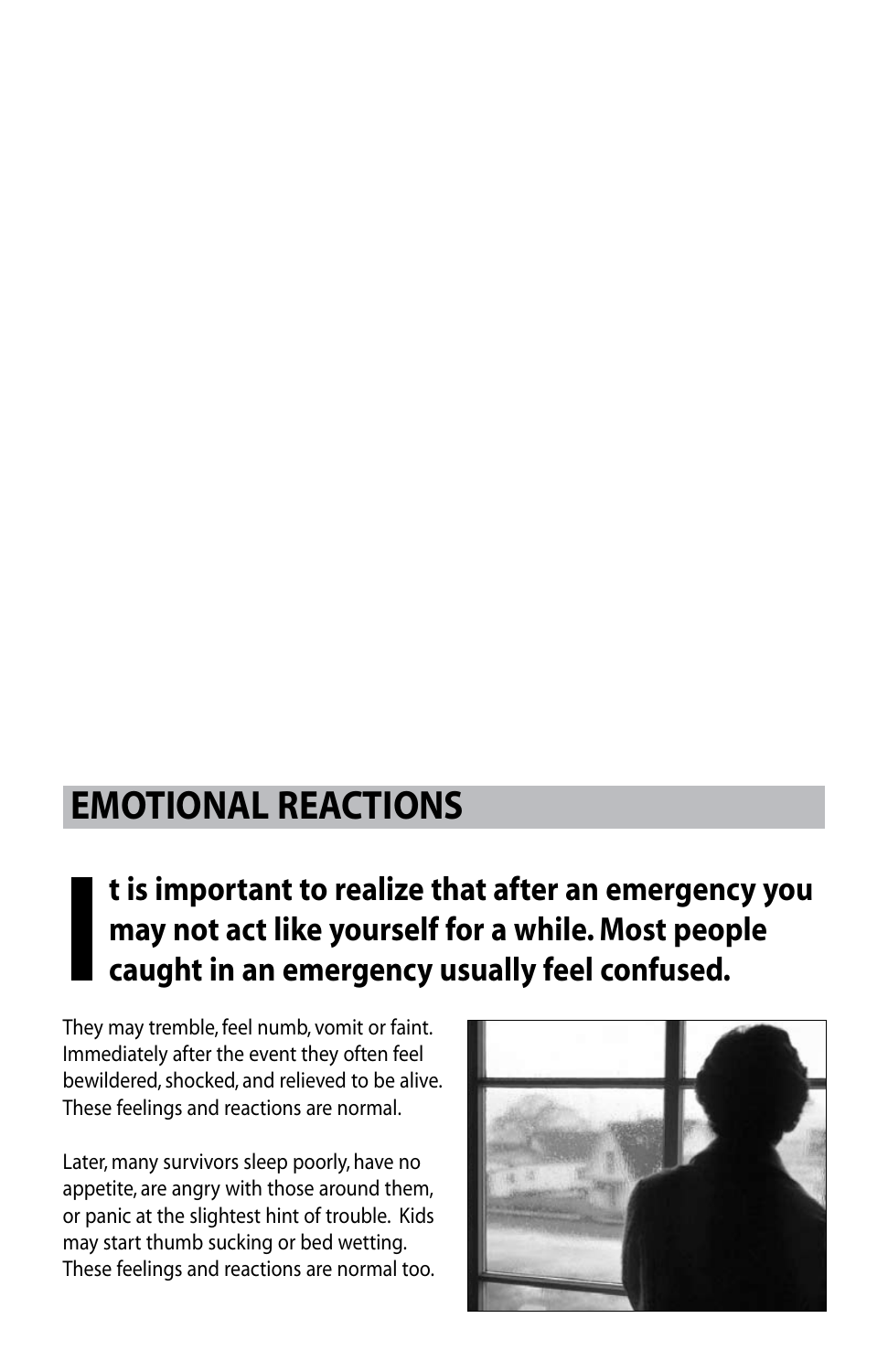#### ■ **What to do when dealing with emotional reactions:**

- 1. Talk about your feelings.
- 2. Understand your feelings are real.
- 3. Realize that when you suffer a loss, you grieve.
- 4. Recognize you need time to heal.
- 5. Contact any of the Help-Lines listed below.

### ■ **Help Lines:**

| GENESIS HOUSE WOMEN'S SHELTER CRISIS LINE 1-877-377-0007 (24 HOUR CRISIS LINE) |  |
|--------------------------------------------------------------------------------|--|
| MANITOBA FARM & RURAL STESS LINE 1-866-292-7565 (24 HOUR CRISIS LINE)          |  |
|                                                                                |  |
| PROVINCIAL SUICIDE CRISIS LINE  1-888-322-3019 (24 HOUR CRISIS LINE)           |  |

# **EMOTIONAL REACTION**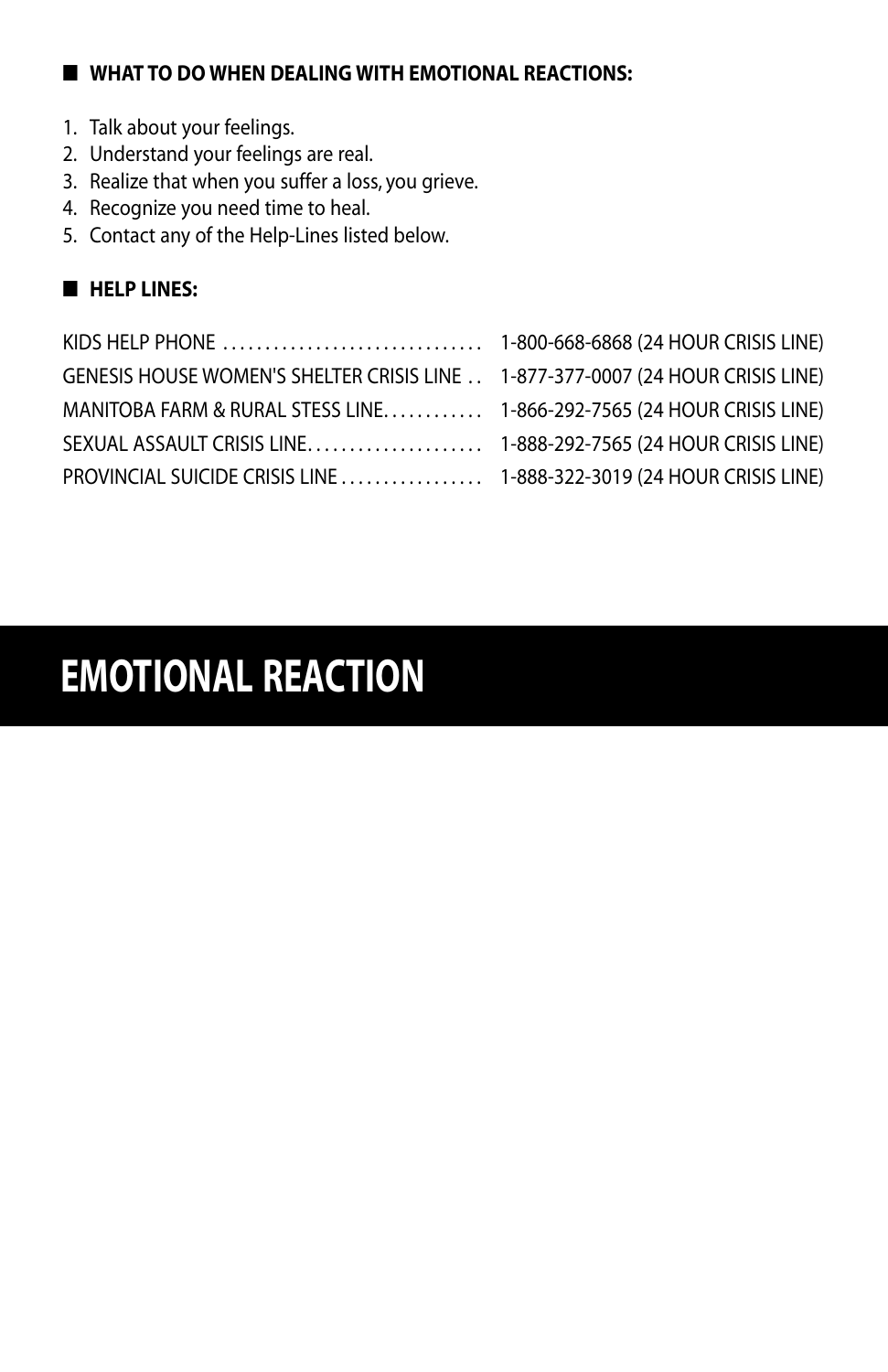### **SEVERE WEATHER TRAVEL**

### Inter can be the most hazardous season in which<br>to travel, but it is important to be prepared for<br>procaution during sovere weather conditions is to avoid **to travel, but it is important to be prepared for problems during every season. The best safety precaution during severe weather conditions is to avoid traveling. However, if you must travel, be prepared.**

### ■ **What to do for traveling:**

- • Tune up your vehicle and keep the tank full of gas
- For long trips, take drinking water and some snacks
- • Plan your trips in advance and drive well-traveled roads
- Phone 1-877-627-6327 for highway conditions or visit www.tgs.gov.mb.ca
- • Tell family and friends of your route, departure, and arrival times
- • Listen to the radio for weather updates
- If driving conditions become serious, turn back or stop at the side of the road
- • Carry a WINTER SURVIVAL KIT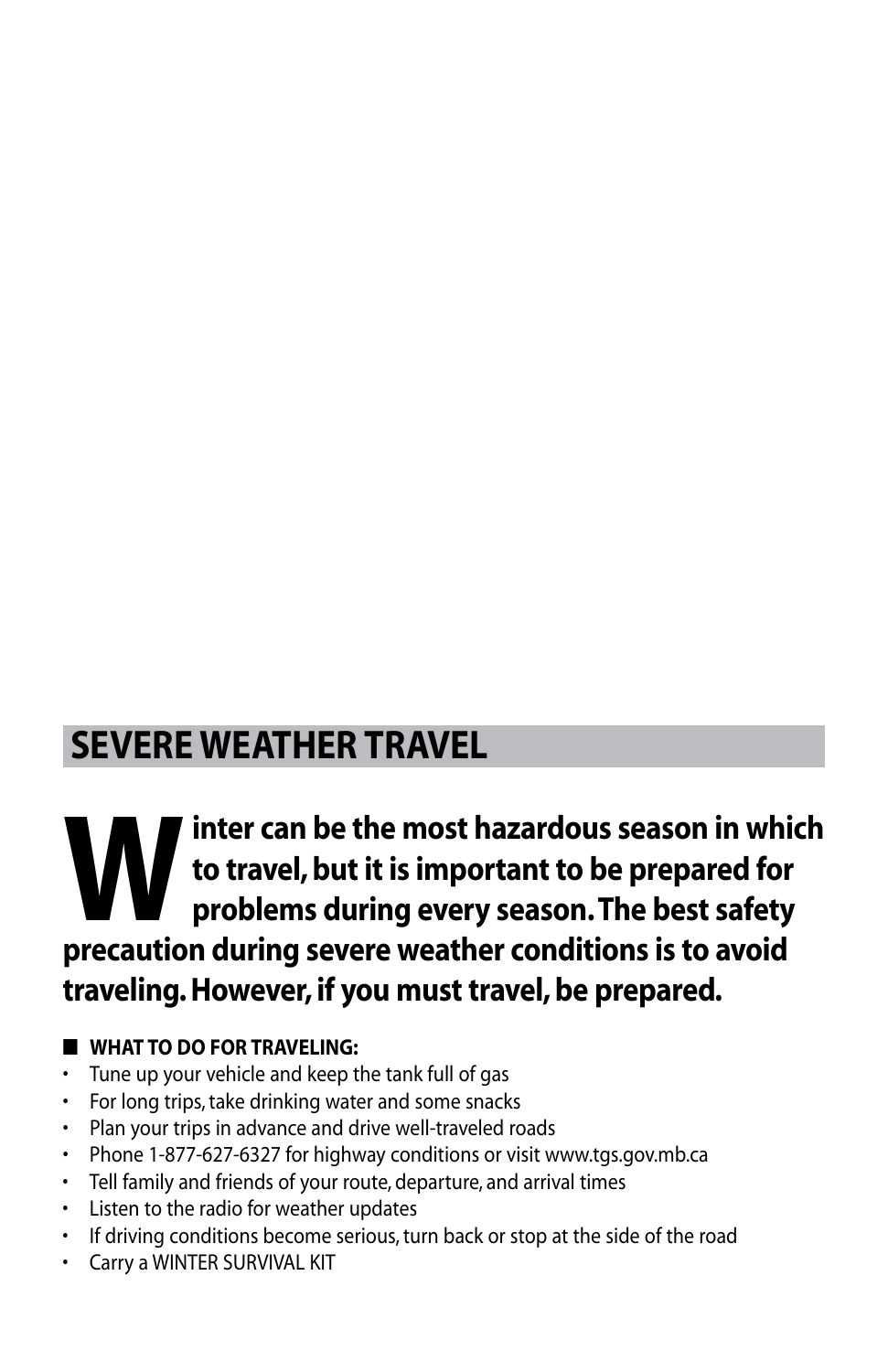#### ■ **THINGS TO DO IF YOU ARE STRANDED**

- • Park completely off the traveled portion of the road
- • Set out warning lights or flares
- • Turn on 4-way flashers and the dome light
- • Stay in the vehicle and keep dry
- • Run the engine sparingly for heat
- • Keep the exhaust pipe clear of snow
- • Avoid long exposure and over-exertion—shoveling in bitter cold can kill
- • Use a candle in a coffee tin for heat
- Keep fresh air in the vehicle by partially opening a sheltered window
- Exercise in the vehicle by vigorously moving your legs, arms and hands
- Wear a hat as you can lose up to 60% of body heat through your head
- • Do not let all occupants sleep at the same time
- • Keep watch for searchers and other traffic

#### ■ **Winter Survival Kit**

- Ice scraper and brush Methyl hydrate (fuel line de-icing)
- Flashlight and extra batteries Booster cables Shovel and tow rope
- Flares or other signal aids Sand or kitty litter Candles and coffee tin
- Matches/lighter Blankets/warm clothing Granola bars, candy, sugar cubes
- First aid kit Compass Hatchet or axe Cellular phone

# **SEVERE WEATHER TRAVEL**

- 
- 
-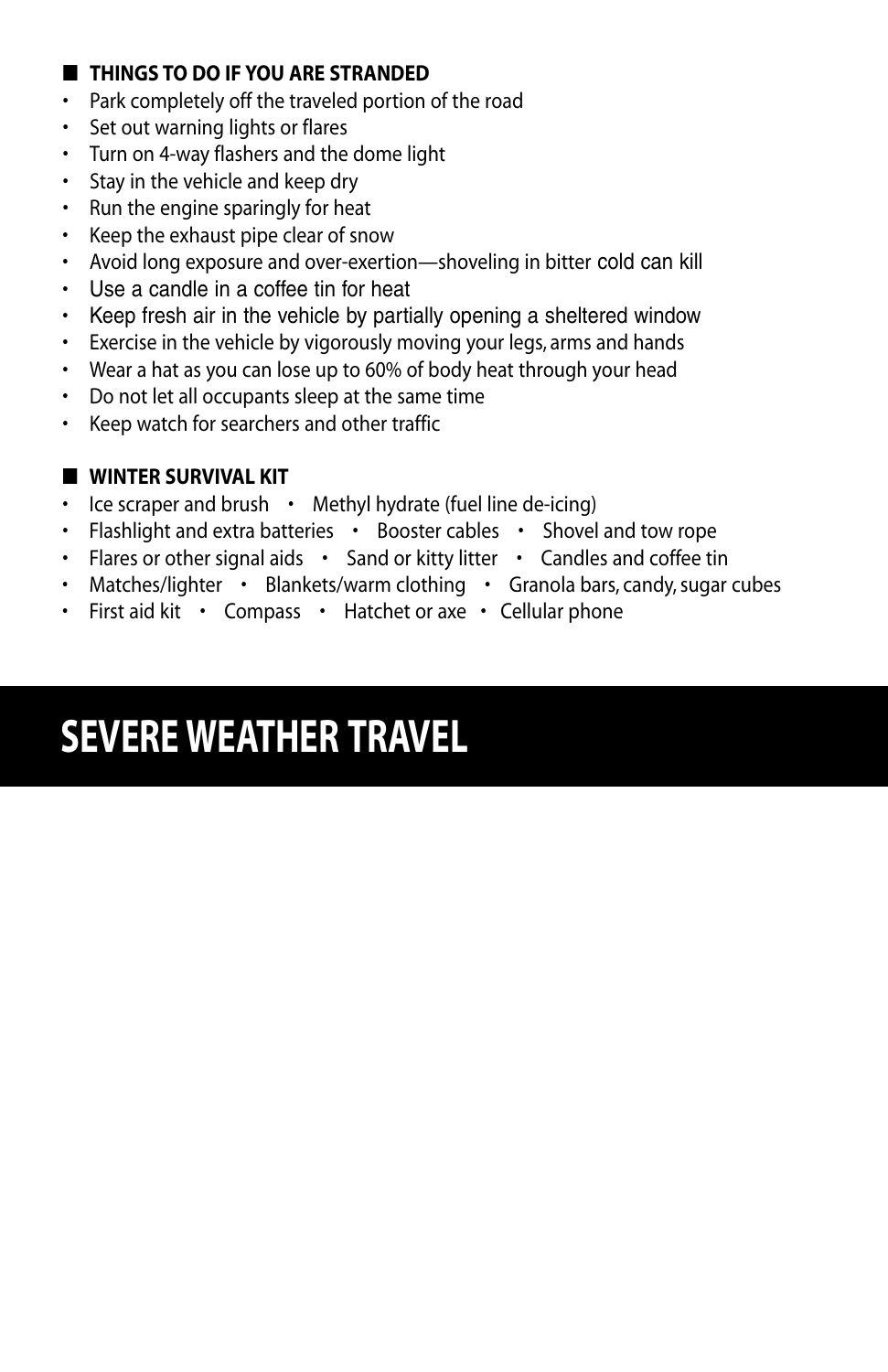### **Weather Warnings**

**EXECUTE:** nvironment Canada monitors the weather<br> **EXECUTE:** 24 hours a day, every day of the year. If a set<br>
storm is on the way, the weather service us<br>
local modia and Environment Canada's Woather. **24 hours a day, every day of the year. If a severe storm is on the way, the weather service uses the local media and Environment Canada's Weather Radio to alert the public. They have two basic types of alerts.**

A **Weather Watch** is provided when conditions are favourable for a severe storm to develop. These are usually issued early in the day. It is a good idea to pay attention to the weather and listen to the radio or TV for up-dated information.

A **Weather Warning** means that severe weather is happening or that severe weather conditions are very likely.

Weather Information CFAM 950 AM, Weather Radio at 162.425 or www.ec.gc.ca

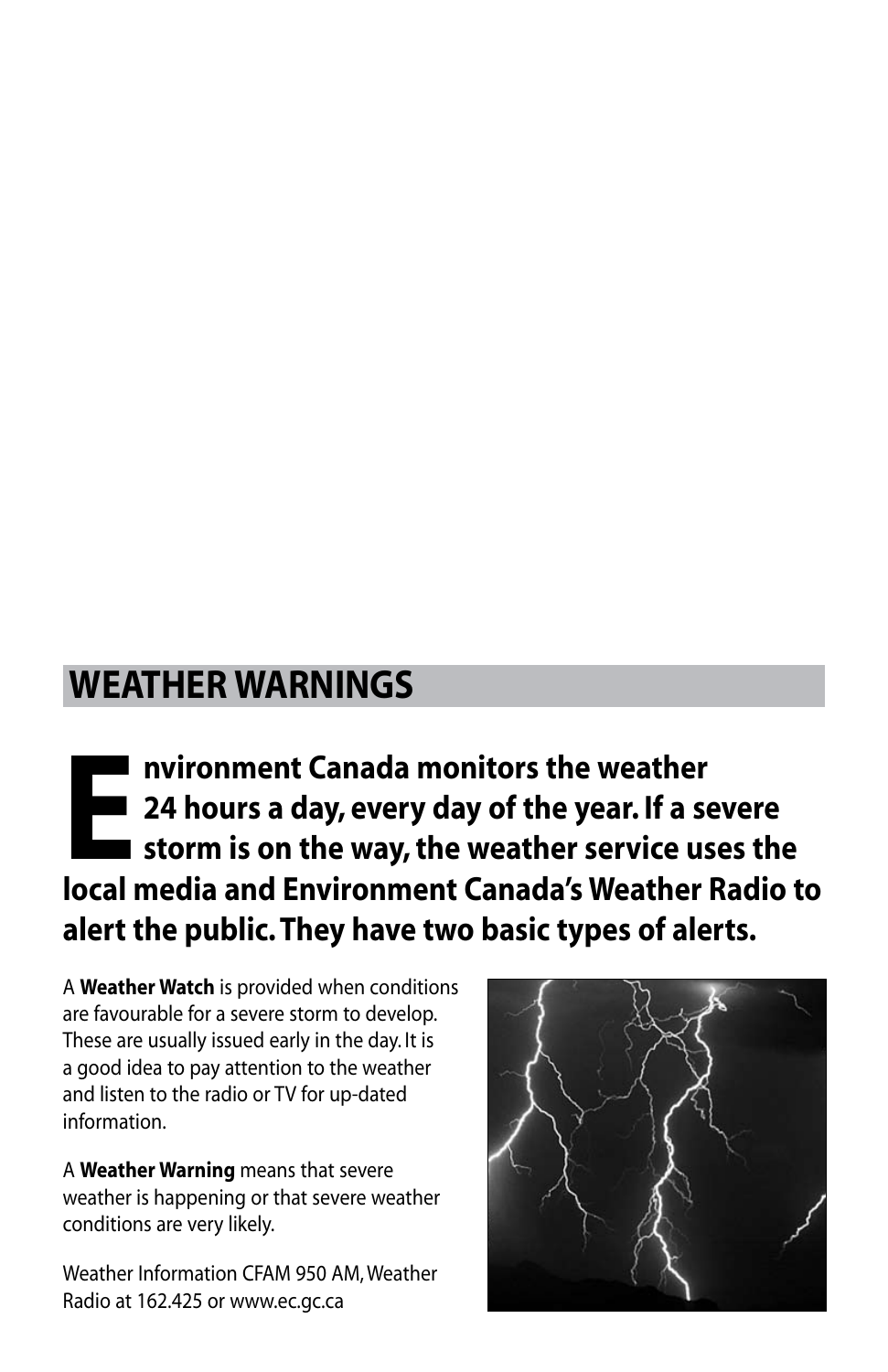### **EXTREME HEAT**

### ■ **What to do when there is extreme heat:**

- 1. Slow down. Your body can't do its best in high temperatures.
- 2. Get out of the heat and into a cooler place as soon as you begin to feel too warm.
- 3. Drink plenty of water to keep your body from dehydrating.
- 4. Maintain salt levels in your body. If you're on a salt-free diet, check with your doctor.



- 5. Avoid high protein foods. They increase your body's water loss and heat production.
- 6. Dress appropriately in light-weight, light-coloured clothing.
- 7. Avoid getting sunburned, it restricts the body's cooling system.

#### ■ **Humidex**

The humidex is an index that describes how hot or humid weather feels to the average person. It is only used when the temperature is over 30°C. The humidex combines the temperature and humidity into one number. A humidex of 40 with a temperature of 30 degrees means that the humidity on that day, combined with the 30 degree temperature, will feel like 40 degrees on a dry day.

# **WEATHER WARNINGS EXTREME HEAT**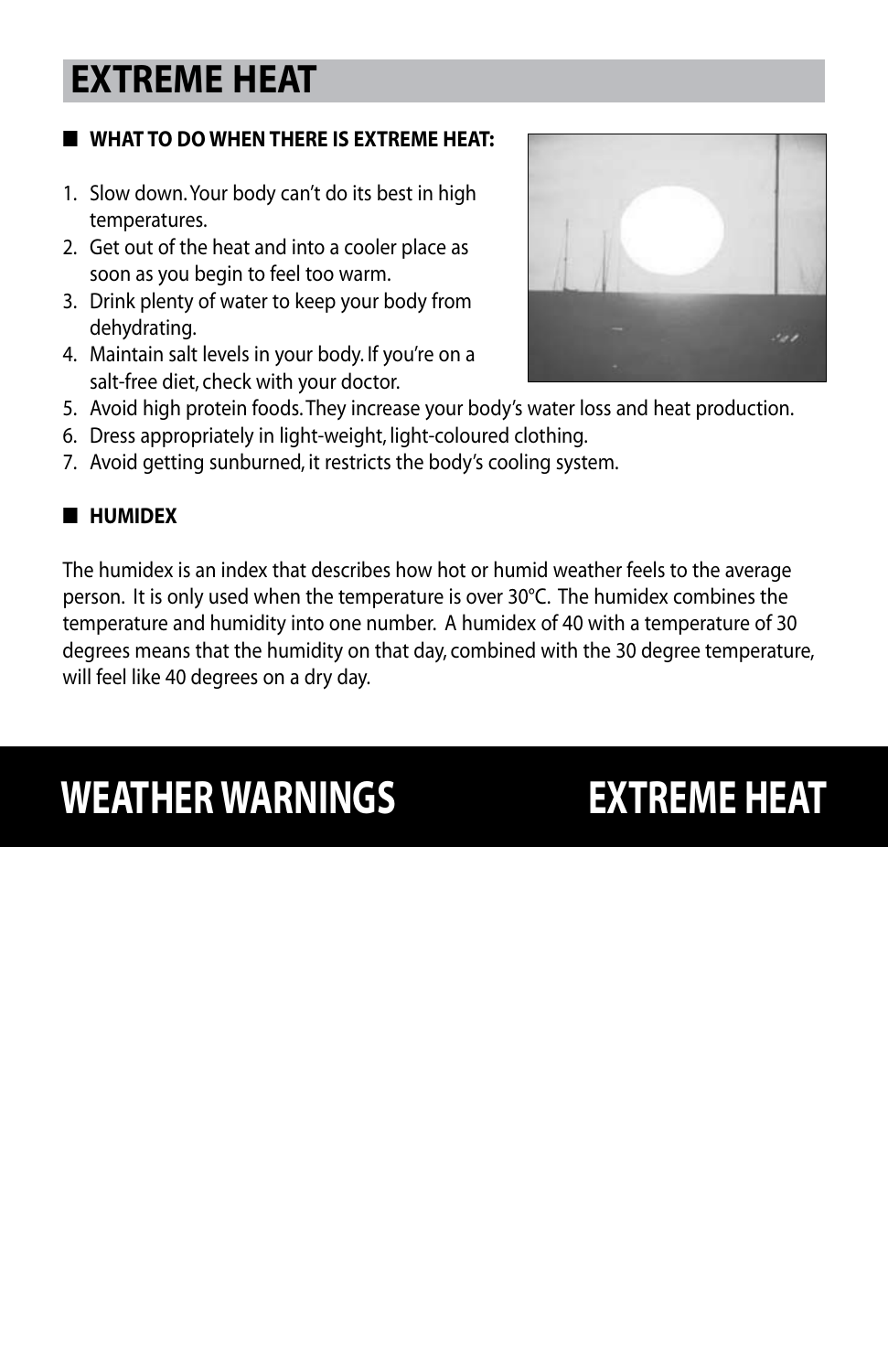### **Thunderstorms**

### **Athunderstorm develops in an unstable atmosphere**<br>when warm moist air near the earth's surface rises<br>quickly and cools. The moisture condenses to form<br>rain droplets and dark thunder clouds **when warm moist air near the earth's surface rises quickly and cools. The moisture condenses to form rain droplets and dark thunder clouds.**

These storms are often accompanied by hail, lightning, heavy rain, high winds, and tornadoes. Thunderstorms are usually over in an hour, although a series of thunderstorms can last for several hours.

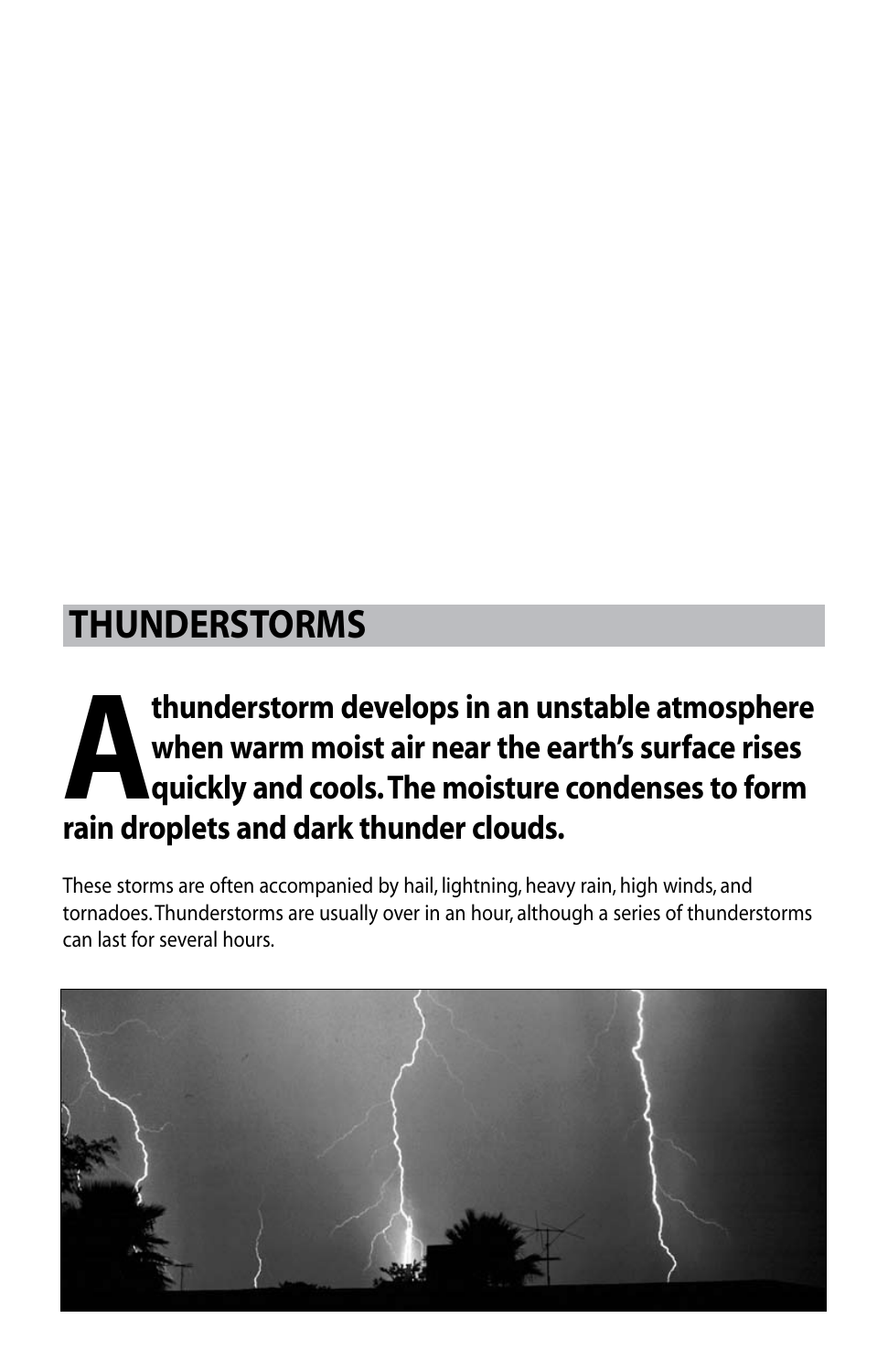# **Lightning**

During a thunderstorm the air is charged with electricity. Bolts of lightning hit the ground at about 40,000 km per second—so fast that the series of strikes hitting the ground appear as a single bolt.

### ■ **What to do when there is lightning:**

- 1. Estimate how far away the lightning is. Every second between the flash of lightning and the thunderclap equals 300 metres. If you count fewer that 30 seconds, take shelter immediately.
- 2. If indoors, stay away from windows, doors, fireplaces, radiators, sinks, bathtubs, appliances, metal pipes, telephones and other things which conduct electricity. (You can use a cellular phone).
- 3. Unplug radios, computers and televisions.
- 4. Do not go to rescue the laundry on the clothesline as it conducts electricity. If outdoors, take shelter in a building, ditch or a culvert but never under a tree
- 5. If caught in the open, do not lie flat but crouch in the leap frog position and lower your head.
- 6. Do not ride bicycles, motorcycles or golf carts or use metal tools as they conduct electricity.
- 7. If swimming or in a boat, get back to shore immediately.
- 8. If you are in a car, stay there but pull away from trees which might fall on you.
- 9. You may resume activity 30 minutes after the last clap of thunder.

# **THUNDERSTORMS LIGHTNING**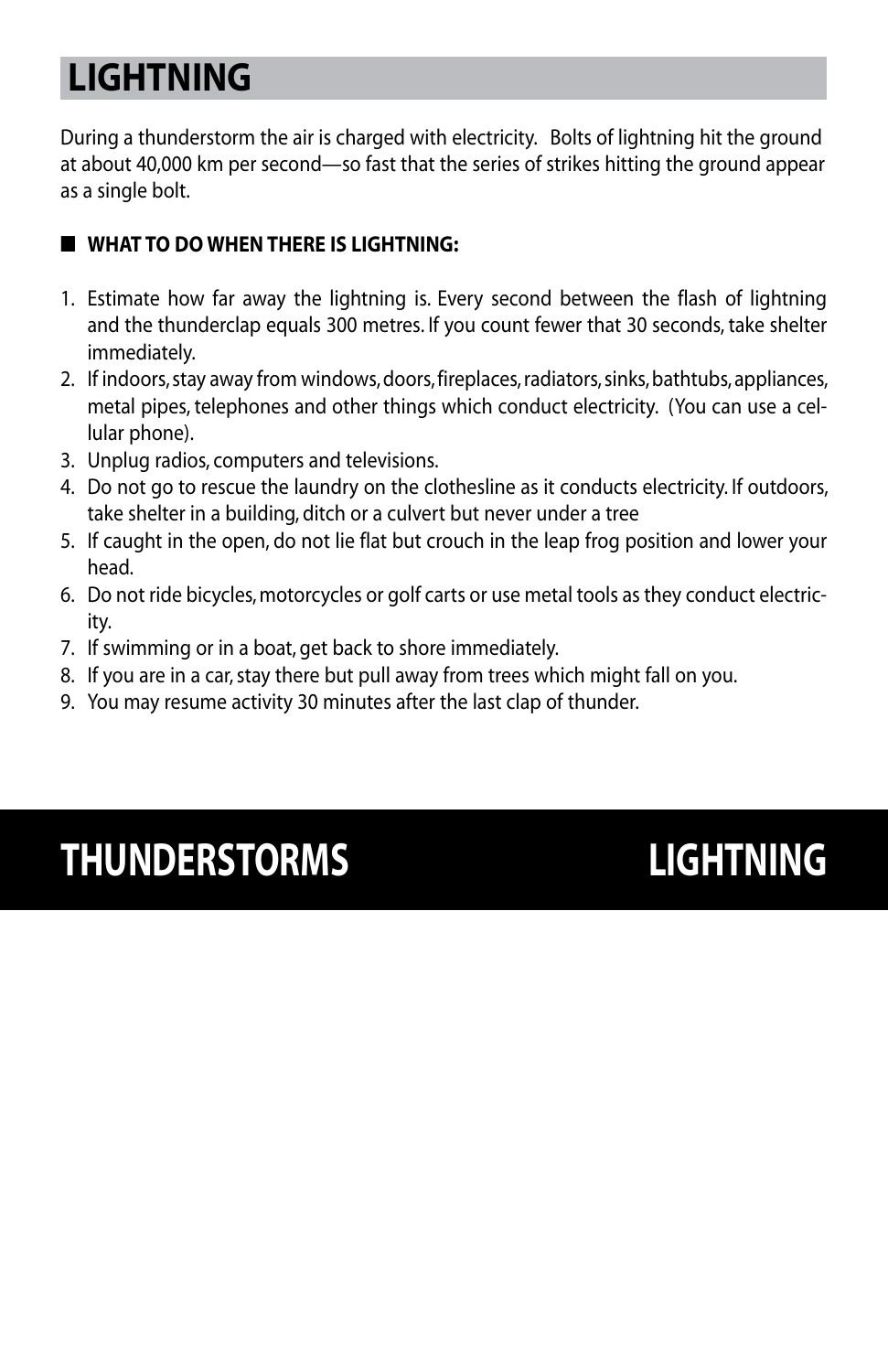### **Tornadoes**

### **T ornadoes are violent windstorms identified by their twisting funnel-shaped cloud.**

They are always produced by thunderstorms but not every thunderstorm produces a tornado. They travel between 20 and 90 km/h, are erratic, and can change course suddenly. Do not chase tornadoes. Tornado Watch means the weather could develop a tornado. Tornado Warning means a tornado has been seen or it is very likely that one will develop shortly.



#### ■ **Warning signs of tornadoes:**

- severe thunderstorms with frequent thunder and lightning
- an extremely dark sky sometimes highlighted by green or yellow clouds
- a rumbling sound, such as a freight train or a whistling sound similar to a jet aircraft
- a funnel cloud at the rear of a thunder cloud often behind a curtain of heavy rain or hail

#### ■ **What to do during a tornado if you are near a building:**

- 1. Listen to your local radio station CFAM950 during severe thunderstorms.
- 2. If a Tornado Warning has been issued take cover immediately.
- 3. Go to the basement or take shelter in a small interior ground floor room, closet or hallway.
- 4. Protect yourself by sitting under a heavy table or desk.
- 5. Stay away from windows and outside walls and doors.
- 6. Do not use elevators.
- 7. Avoid large halls, churches, arenas etc.: their roofs are more likely to collapse.
- 8. Stay close to the ground, protect your head and hide from flying debris.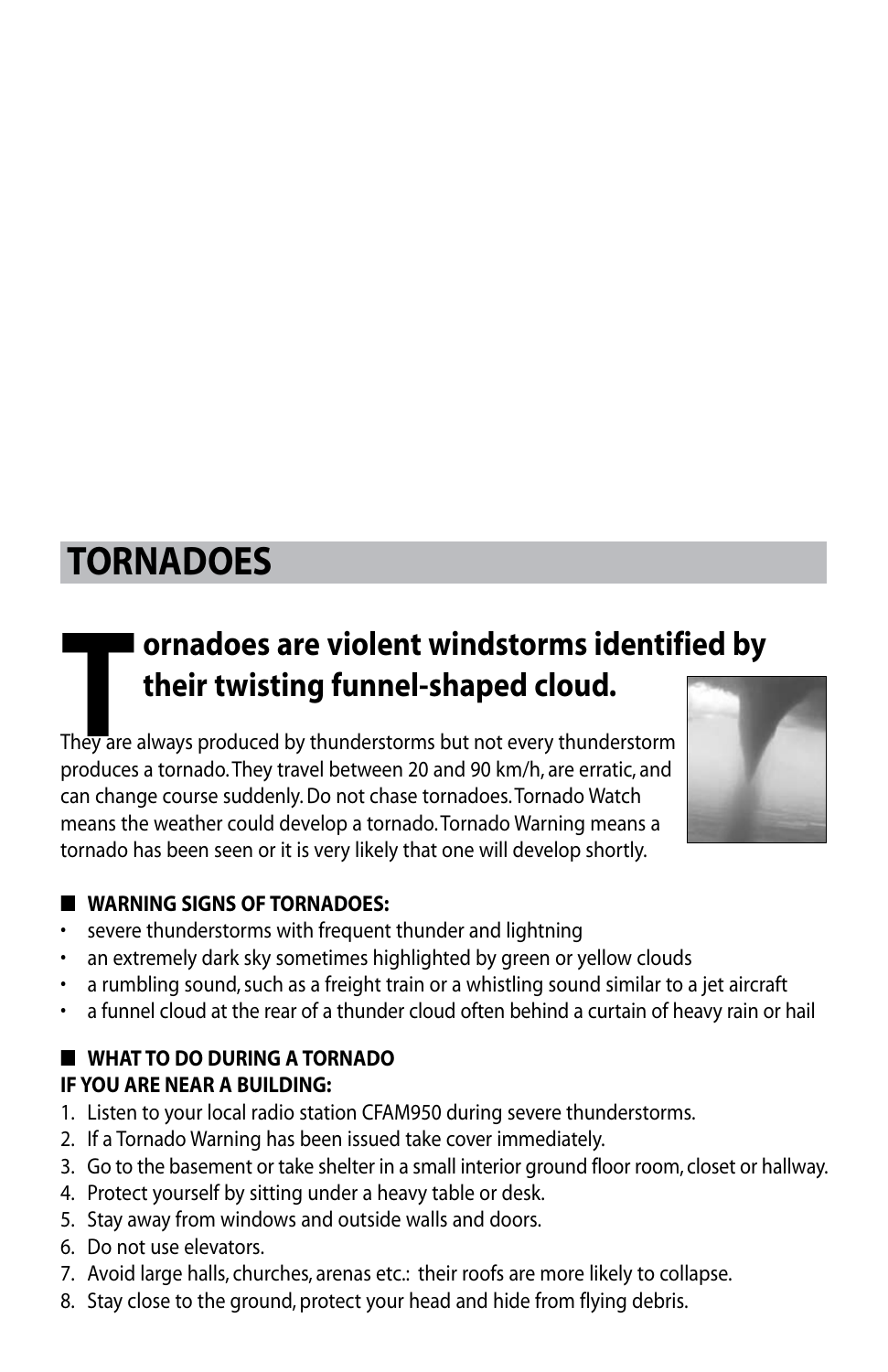#### **If you are driving:**

- 1. If you are driving try to get to a nearby shelter—drive away from the tornado at a right angle.
- 2. Do not get caught in a car or mobile home—take shelter elsewhere. If no shelter is available, lie face down in a ditch or culvert away from the vehicle or mobile home.
- 3. If a tornado seems to be standing still, it is either traveling away from you or heading right for you.
- 4. Stay close to the ground, protect your head and hide from flying debris.

### **Tornado Warning Siren System**

Tornado Warning Sirens sound when Environment Canada has issued a Tornado Warning for the immediate area.

When the Tornado Sirens sounds, seek immediate shelter as listed above, even though skies may be clear. Then tune to local radio station CFAM 950 AM for updates and further instructions. Please DO NOT call 911 for information

The following Emergency Shelter is open to the public during Tornado Warnings Millennium Exhibition Centre #227 - 10th Avenue NW, Altona, MB

#### *\*Important Notice\* Tornado Siren will be tested on the 1st Wednesday of each month at 1:00 pm.* **12:00 noon.**

## **Hail**

Hail forms when updrafts in thunderclouds carry raindrops upwards into extremely cold areas and freeze layer upon layer until they are too heavy and fall to the ground. Hailstones vary in size from peas to grapefruits and fall at great speed. People have been seriously injured by hailstones.

#### ■ **What to do when it hails:**

- 1. Take cover when hail begins to fall.
- 2 Do not go out to cover plants, cars or garden furniture or to rescue animals.

# **TORNADOES HAIL**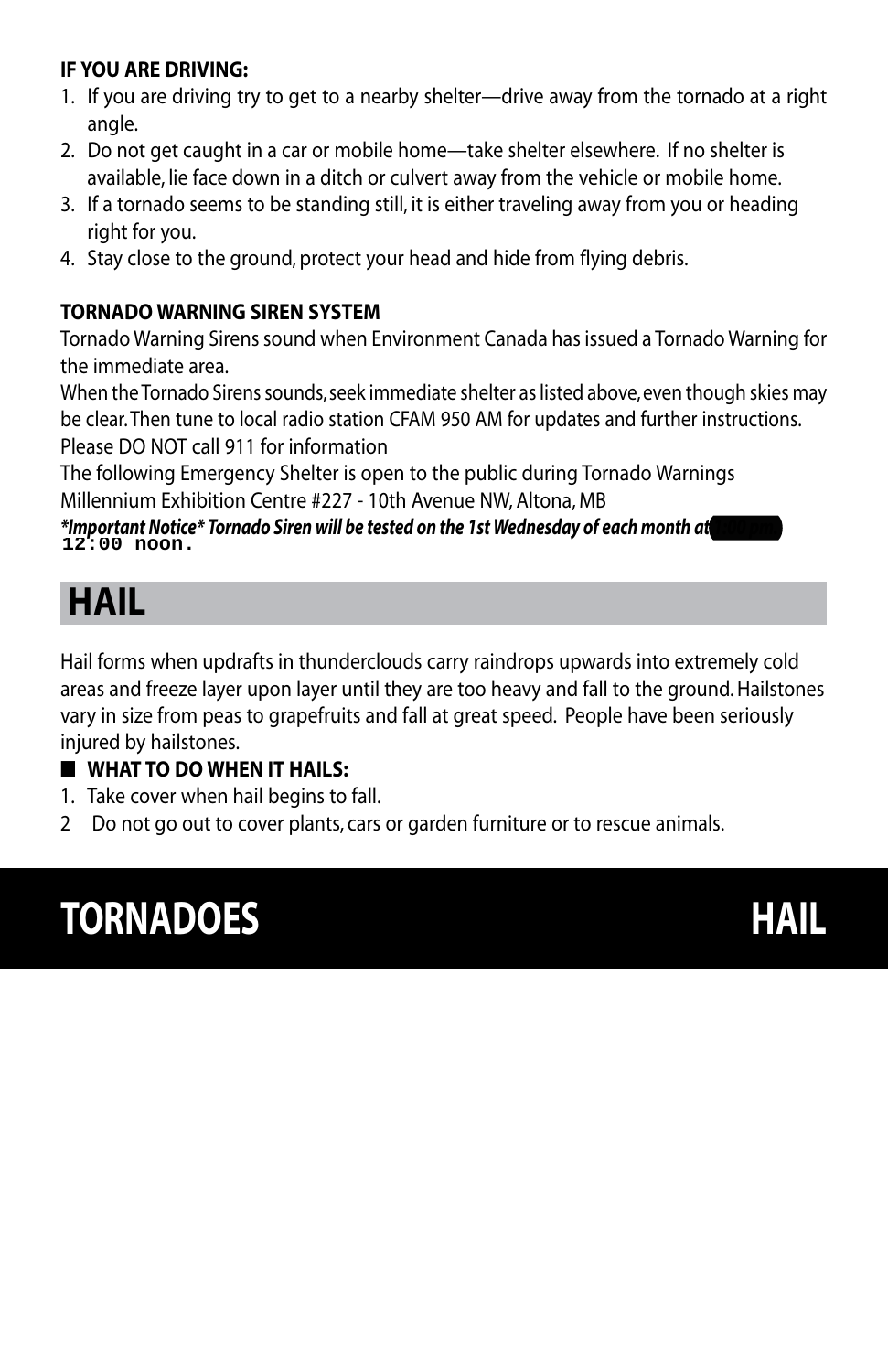### **Blizzards**

# **Blizzards come in on a wave of cold Arctic air,**<br>**Blinging snow, bitter cold, high winds and polynomials**<br>**Blinding bringing snow, bitter cold, high winds and poor visibility.**

On average, the storms and cold of winter kill more than 100 people every year which is more than the total number of people killed by hurricanes, tornadoes, floods, lightning and extreme heat.

### **Wind Chill**

anada's wind chill index is based on the loss of<br>heat from the face. It was developed using hum<br>volunteers, computer technology, and a better<br>understanding of how skip loses heat. The index is **heat from the face. It was developed using human volunteers, computer technology, and a better understanding of how skin loses heat. The index is expressed in temperature-like units which are easier for everyone to understand.**

The best way to understand wind chill is to think of it as a feeling.The new wind chill index represents how your skin will feel at a given temperature on a calm day. For instance, if the outside air temperature is -5°C and the wind chill is -25, your face will feel as cold as it would at -25°C on a calm day.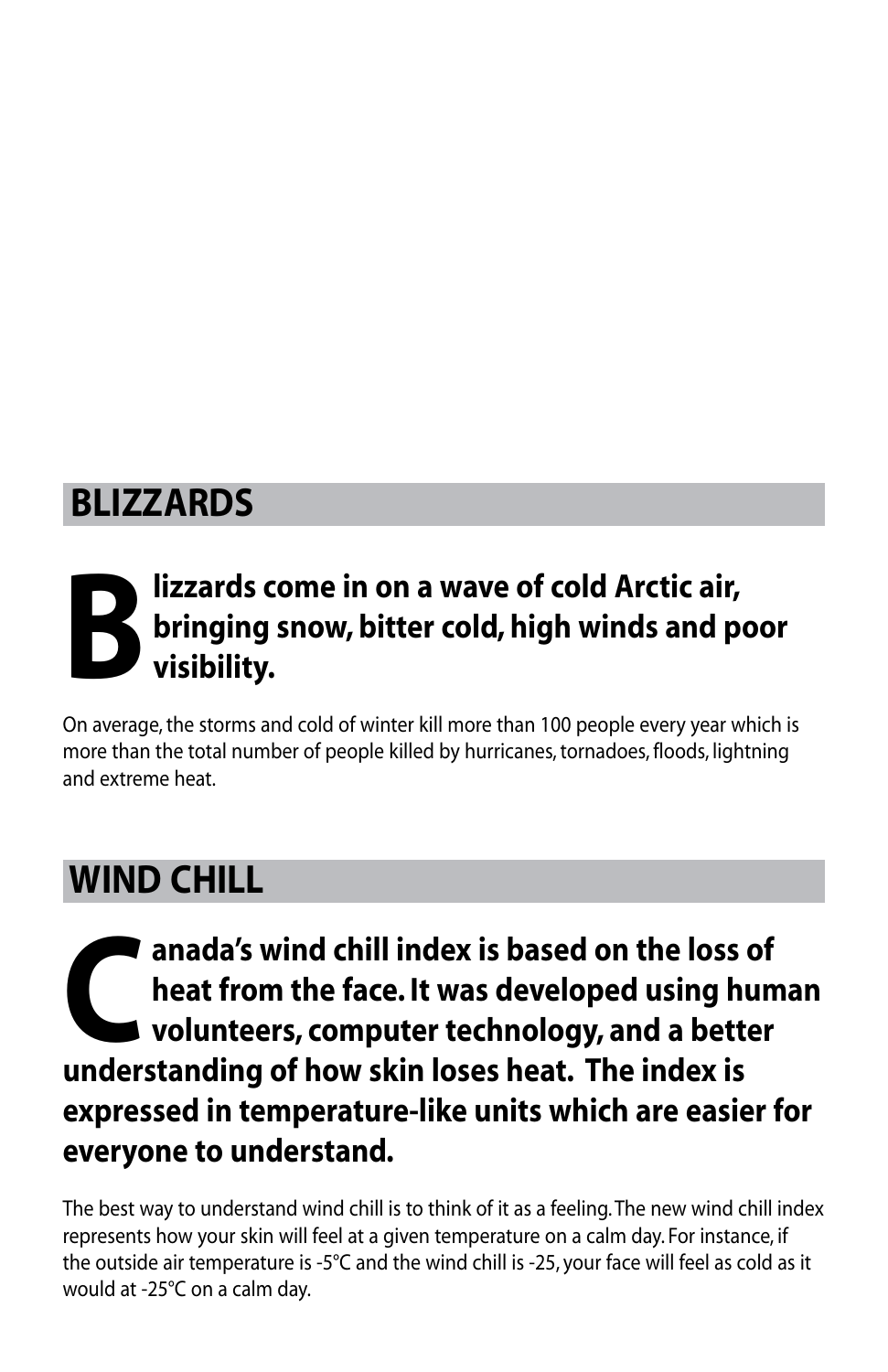#### ■ **What to do in a blizzard:**

- 1. When a blizzard is forecast, stay tuned for up-dates.
- 2. String a lifeline between your house and any outbuildings you may have to go to during the storm.
- 3. If on a farm with livestock, bring the animals into the barn. Give them plenty of water and food.
- 4. When a blizzard hits, stay indoors.
- 5. If you must go outside, dress for the weather. Outer clothing should be tightly woven and water-repellent. Wear mitts and a hat, as most body heat is lost through the head.

#### ■ **What to do for wind chill:**

| <b>Wind Chill</b> | <b>Health Concern</b>                                        | What to do                                                                                                                                          |
|-------------------|--------------------------------------------------------------|-----------------------------------------------------------------------------------------------------------------------------------------------------|
| $0$ to $-9$       | Slight discomfort                                            | Dress warmly                                                                                                                                        |
| $-10$ to $-24$    | Uncomfortable<br>Bare skin feels cold<br>Risk of hypothermia | Dress in layers<br>Wear a hat, mitts & scarf<br>Keep active                                                                                         |
| $-25$ to $-44$    | Skin may freeze<br>Risk of hypothermia                       | Check face, fingers, toes, ears,<br>& nose for numbness or whiteness<br>Dress in layers—Cover bare skin<br>Wear a hat, mitts & scarf<br>Keep active |
| $-45$ to $-59$    | Bare skin may freeze<br>in minutes                           | Check face, fingers, toes, ears,<br>& nose for numbness or whiteness<br>Dress in layers—Cover bare skin<br>Wear a hat, mitts & scarf<br>Keep active |
| -60 and colder    | Bare skin may freeze<br>in less than 2 minutes               | It is dangerous! Stay indoors                                                                                                                       |

# **BLIZZARDS WIND CHILL**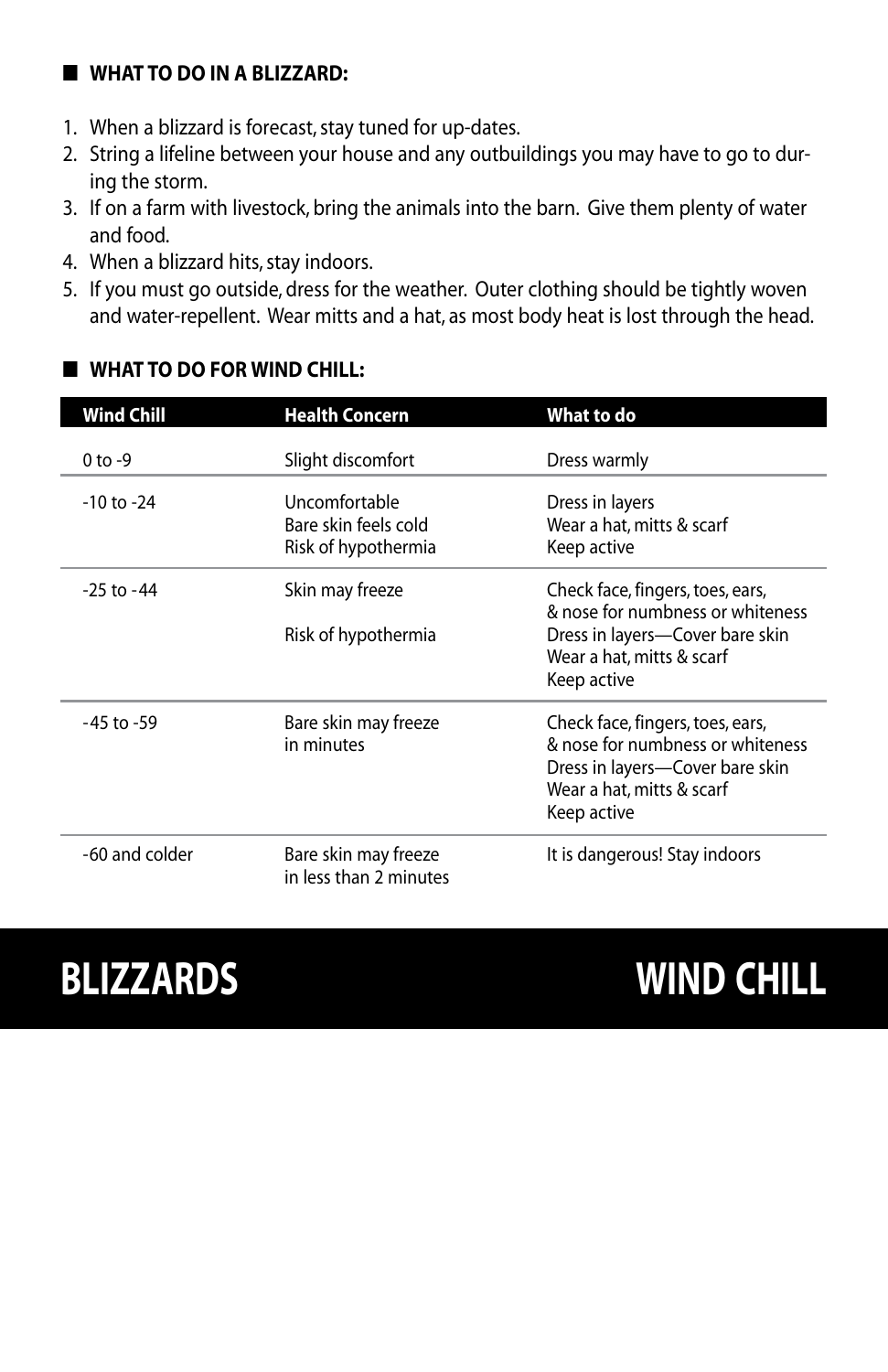### **Heavy Rain**

# **Aheavy rain fall can result in flooding. This is<br>particularly true when the ground is still from<br>already saturated from previous storms. particularly true when the ground is still frozen or already saturated from previous storms.**

Floods may also result if a heavy rain coincides with spring thaw.

### ■ **What to do during a heavy rain:**

- 1. Stay indoors
- 2. If there is a possibility of flooding in your area listen to the radio or TV to find out what areas are flooded.
- 3. Stay away from flooded areas

### **Flooding**

**Flooding in Rhineland, Gretna and Altona is**<br>**Flooding in Rhineland, Gretna and Altona is**<br>**Altonia is it moves over-land to the Red & Pembina<br>and during or after sovere summer sterms historically the result of two things. Spring run-off as it moves over-land to the Red & Pembina River and during or after severe summer storms.**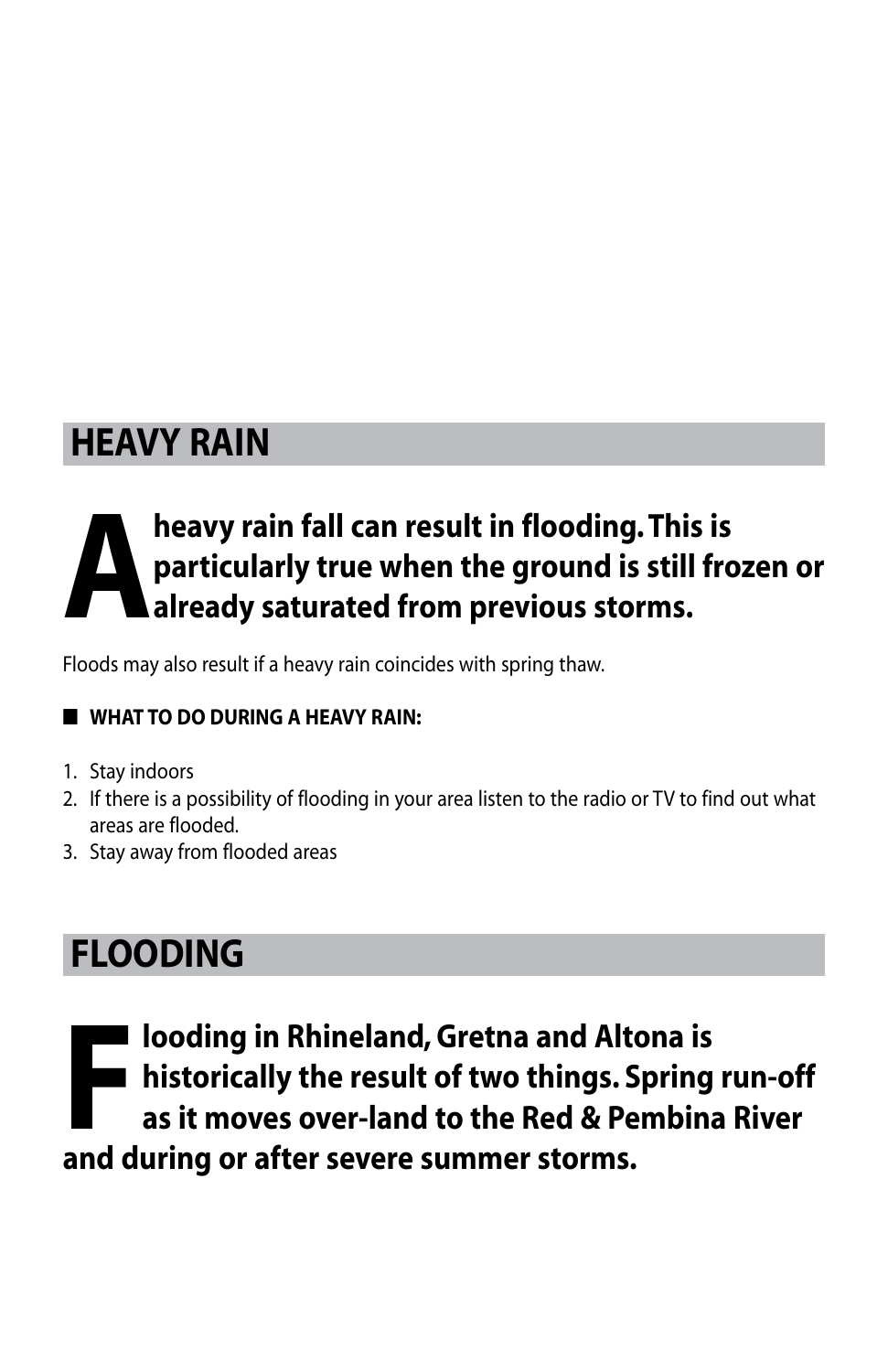#### ■ **What to do when it is flooding**

#### **Before a Flood:**

- 1. Keep your radio tuned to a local station.
- 2. If the danger is immediate, shut off all power in your home.
- 3. Take precautions to safeguard or minimize damage to electrical, natural gas or propane heating equipment. Consult your supplier for instructions.
- 4. Move furniture, electrical appliances and other belongings to floors above flood level.
- 5. Remove toxic substances (pesticides, oils, etc) to prevent harming the environment.
- 6. Remove toilets on basement level. Plug the sewer connections and floor drains.
- 7. Make arrangements for pets.
- 8. Consult City officials on building a dike.

### **During a flood:**

- 1. Stay away from the river and any water flowing to the river.
- 2. Stay away from flooded areas and flooded buildings.
- 3. Do not wade in flood waters. The strong current may sweep you downstream.
- 4. Do not allow children to go near flooded areas.
- 5. Do not use pleasure crafts on the river.
- 6. Do not drive through flood waters which can sweep your car away.
- 7. Avoid crossing bridges if the water is high and flowing quickly.
- 8. Be aware that well water may be contaminated. Information will be provided by the Medical Officer of Health.



# **HEAVY RAIN FLOODING**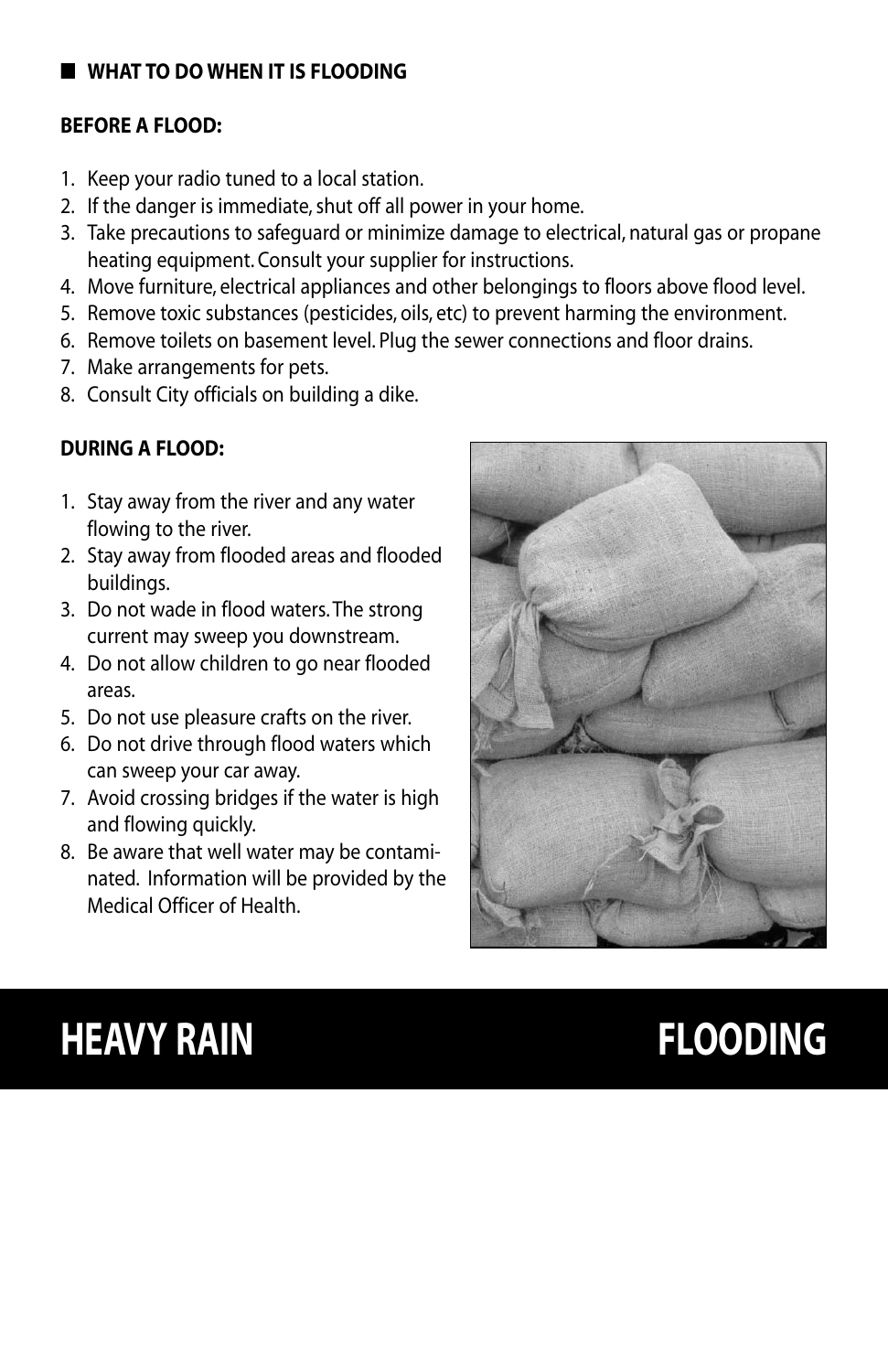### **Hazardous material release**

### **Here is a zardous materials are chemicals that are<br>
<b>Here is a larmful to humans and to the environmer<br>
Accidents with hazardous materials may c<br>
Us to take action to protect ourselves harmful to humans and to the environment. Accidents with hazardous materials may cause us to take action to protect ourselves.**

People may be exposed to a hazardous material when there is a fire or an accidental spill. A powder may be blown by the wind or carried through the community on vehicle tires. Smoke and heat from a fire can carry hazardous materials. A spill on the ground can evaporate and enter the air. A chemical, such as ammonia or chlorine, may also be released as a gas and mix with the air.

The hazardous material may be seen as a cloud or it may not be seen at all. Sometimes we may be able to smell or taste a hazardous material to warn us of its presence. But this is not always the case and it is not the same for everybody. The effect that a hazardous material may have on our bodies depends on its nature, strength and the length of time that we are exposed to it.

An important thing to remember is that you do not want to get any of the hazardous material on you. If it is in the air or on your skin it may be able to enter your body and cause you harm. Take action to protect yourself. Do not visit the accident site. Listen to a local radio station and if actions are required by the citizens you will be given instructions about what to do. Follow any instructions.

Review the shelter-in-place and evacuation information in this guide.

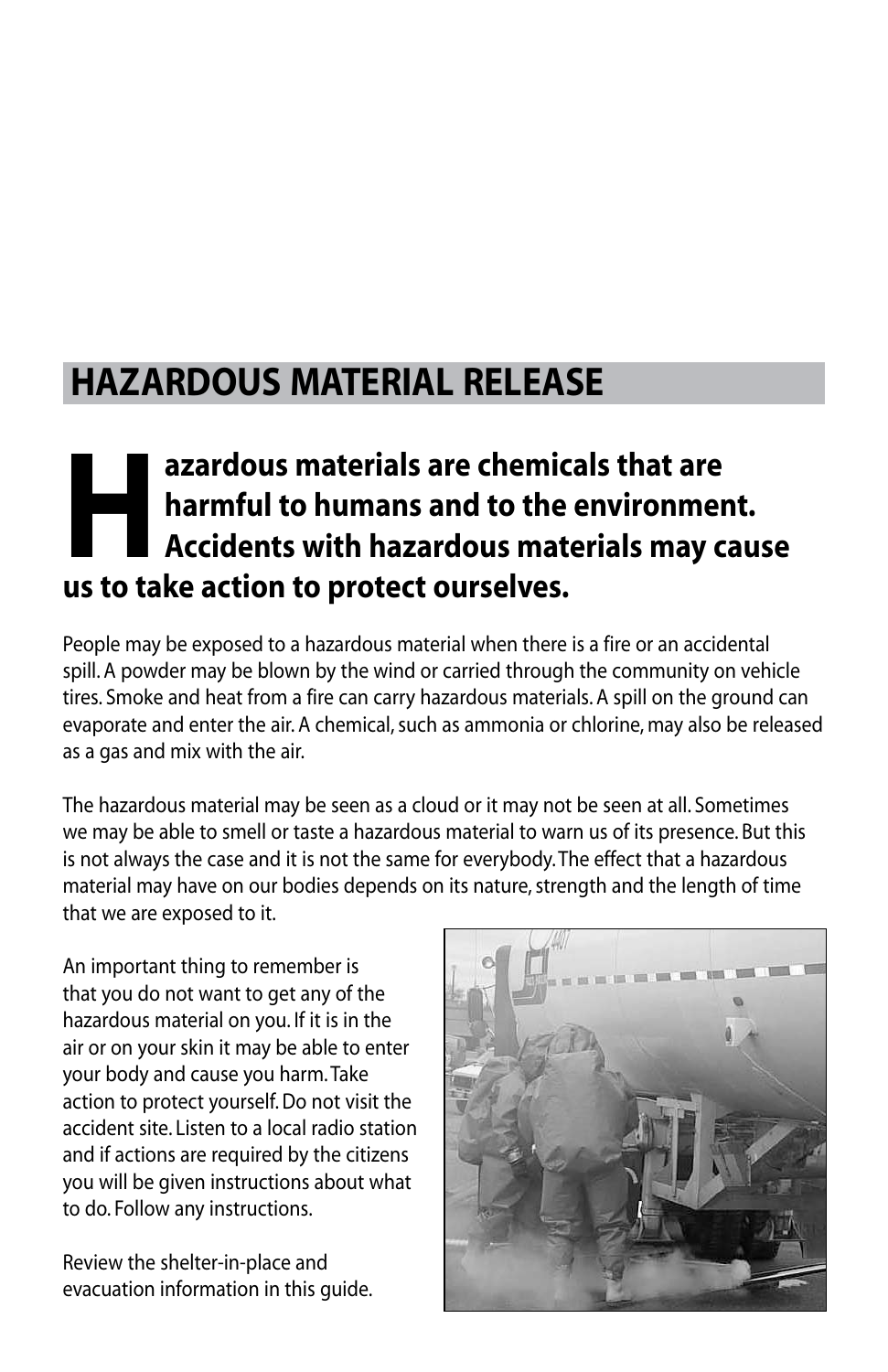

### ■ **What to during a hazardous material release:**

- 1. Do not go to see what is happening.
- 2. Follow instructions provided by emergency response personnel.
- 3. Be prepared to shelter-in-place or evacuate.

#### ■ **Things to do if you see, hear or smell a hazardous material release:**

- 1. Phone 911.
- 2. Stay away from the area and all routes of access.
- 3. If you are in a vehicle, leave the area and avoid visible clouds.
- 4. Shelter-in-place until told to evacuate. See SHELTER-IN-PLACE and EVACUATION.

# **HAZARDOUS MATERIAL RELEASE**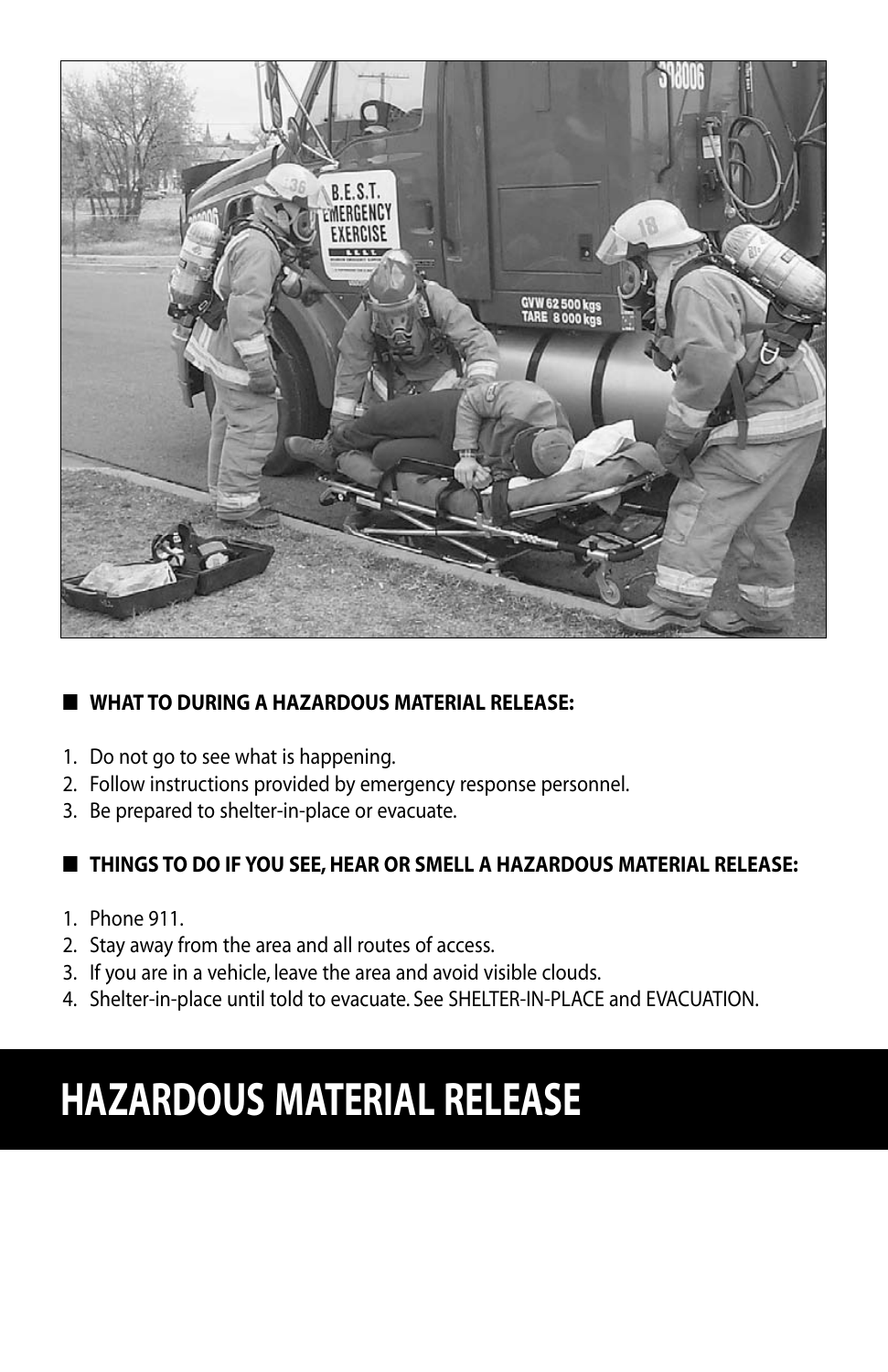### **Personal safety**

### **No matter where you work, live, or play, reducing<br>the risk of violence or becoming a victim of<br>crime is a matter of increasing your awareness<br>and planning your actions. the risk of violence or becoming a victim of crime is a matter of increasing your awareness and planning your actions.**

### ■ **What to do to increase your safety:**

- 1. Have good locks installed in doors and windows.
- 2. Buy a personal alarm that will keep ringing when dropped.
- 3. Change your walking or jogging route regularly and keep to main paths. Exercise with a friend.
- 4. Take a self-defense or safety awareness course.
- 5. Call someone before you leave so they know when to expect you.

### ■ **What to do before leaving your house:**

- 1. Have good locks on all windows and doors and use them.
- 2. Make sure your home looks lived in, not empty.
- 3. Leave curtains and blinds in normal positions.
- 4. Use timers to turn on and off lights and radios at proper times.
- 5. Have a trusted neighbour keep an eye on your home.
- 6. Have your lawn mowed and mail and papers collected.
- 7. Install and test smoke, carbon monoxide, and burglar alarms.
- 8. Call forward your phone.

### ■ **What to do when traveling:**

- 1. Never carry large amounts of cash.
- 2. Carry your purse under your arm or wallet in an inside pocket.
- 3. Do not identify your keys with your name or address.
- 4. Never advertise your travel plans to strangers.
- 5. Be aware of your surroundings and remain in well lit areas.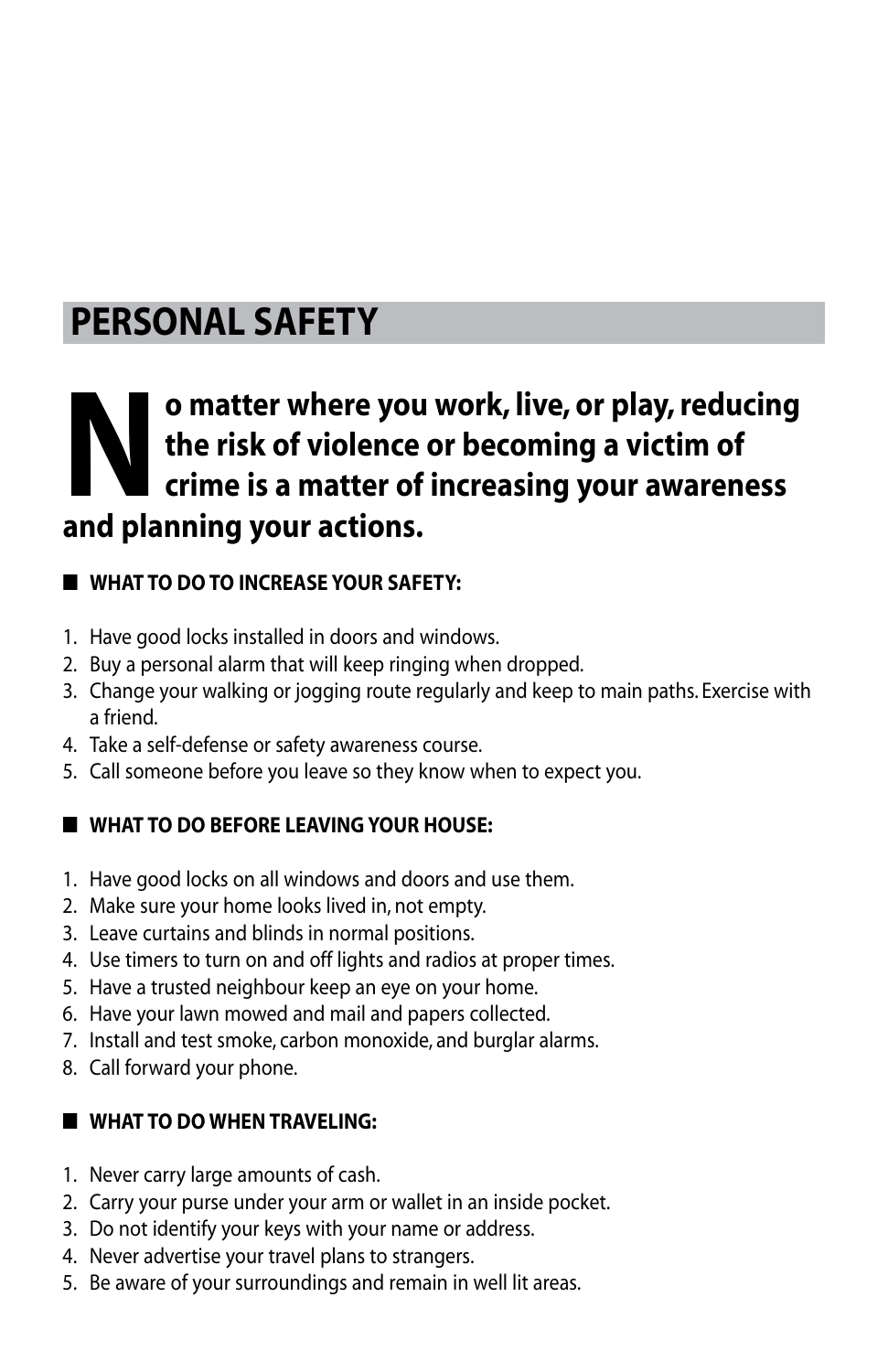- 6. Use the centre of sidewalks away from hiding places.
- 7. If you feel uncomfortable, cross the street or leave the area.
- 8. Do not stop and help stranded people. Assist them by phoning for help.
- 9. Do not carry air tickets or passports in open view. Label your luggage and keep it locked.

### ■ **What to do if you think someone is breaking into your house:**

- 1. If you are just coming home and see signs of a break-in, go to a neighbour's home and phone 911.
- 2. If you are home at the time, turn on the lights, and call out loudly.
- 3. Phone 911 as soon as possible.

#### ■ **What to do if you think someone is following you:**

- 1. Let the person know you are aware of them by looking directly at them.
- 2. Walk directly to a place where people are and ask for help.
- 3. Phone 911.

#### ■ **What to do if you are attacked:**

- 1. Do not freeze and do not panic.
- 2. Try to get someone's help by yelling "Fire." "Stop," or "No."
- 3. Use whatever force you feel is necessary to escape.
- 4. Use a personal alarm device.



# **PERSONAL SAFETY**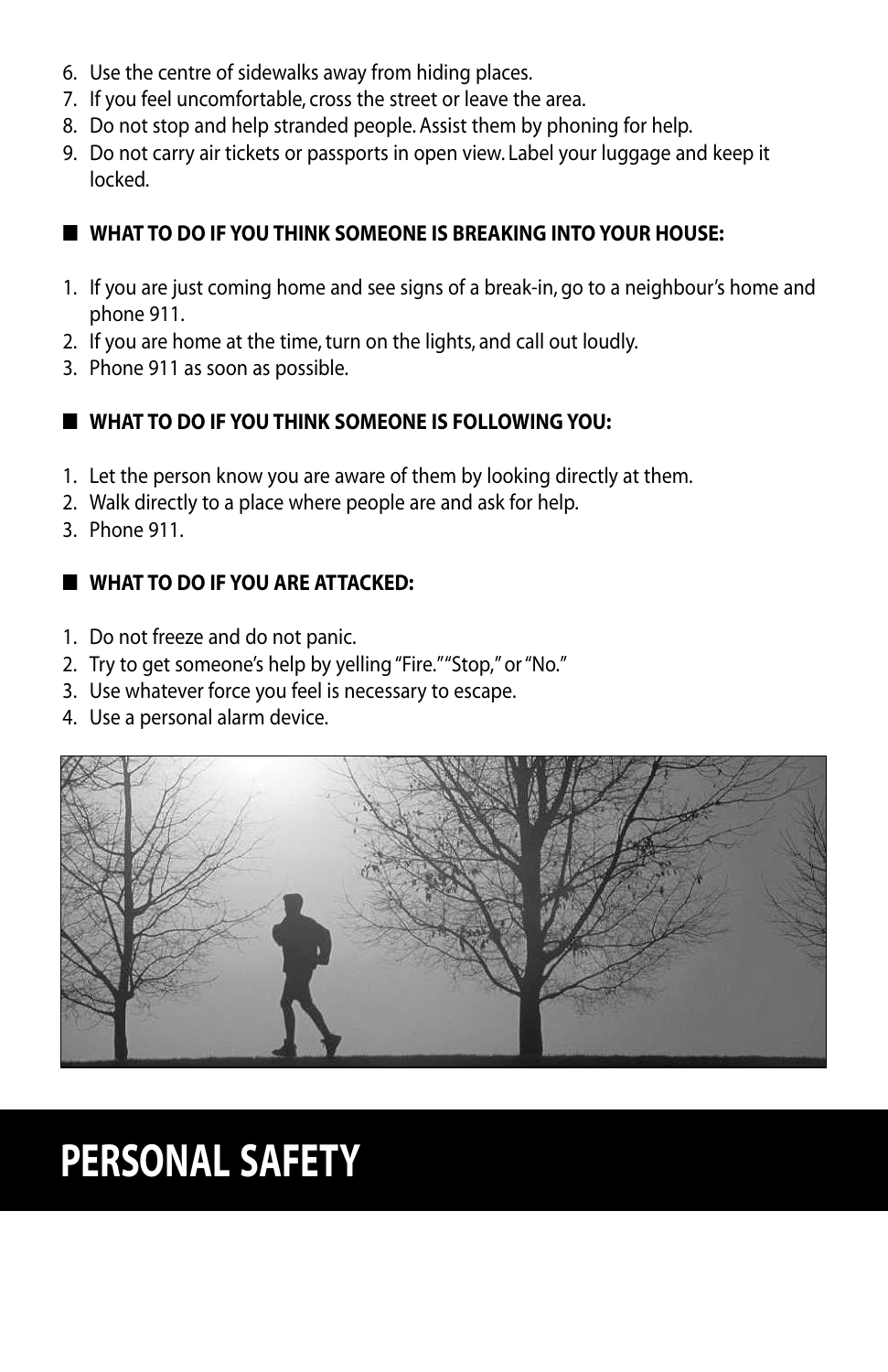## **Loss of utilities**

# **W** hile all Utilities do their very best to maintain<br>their services, from time to time there are<br>events that interrupt that service. **their services, from time to time there are events that interrupt that service.**

Problems with Hydro may be isolated to your home or may be widespread. Check with neighbours to see if their power is working. Report downed power lines by phoning 911.

The safety controls on natural gas equipment are designed to close and shut equipment off if gas flow is interrupted. The natural gas distribution system is designed to deliver gas in the event of isolated power outages. Natural gas furnaces do not have to be turned off. For information on your equipment contact the manufacturer.

### ■ **What to do to stay warm in your home:**

- 1. Keep windows and doors closed . Dress warmly.
- 2. Use your emergency heating source to warm one room before it gets too cold.
- 3. If water pipes are at risk of freezing, follow instructions below.

Use great care with equipment that burns fuels. Many appliances generate dangerous levels of carbon monoxide very quickly. Adequate fresh air must enter the area where the appliance is used. Check each appliance/manufacturer for fresh air ventilation requirements. BBQ's, stoves and fuel must be used and stored outside.

### ■ **What to do to prepare for freeze up:**

- 1. Drain water pipes to prevent freezing and splitting the pipes:
	- a) Shut off tap at water meter,
	- b) Open taps in house,
	- c) Open tap in basement and drain water into pails.
- 2. Drain the hot water tank, hot tub, washing machine, dishwasher.
- 3. Flush the toilet and add recreation vehicle antifreeze to tank and bowl. Add antifreeze to all sink, bathtub, and floor drains.
- 4. City works crews may shut off the water at the street and drain the line to your house. They may also require access to your house to drain the water meter.
- 5. Wrap the valve, inlet pipe and water meter with blankets or insulating material.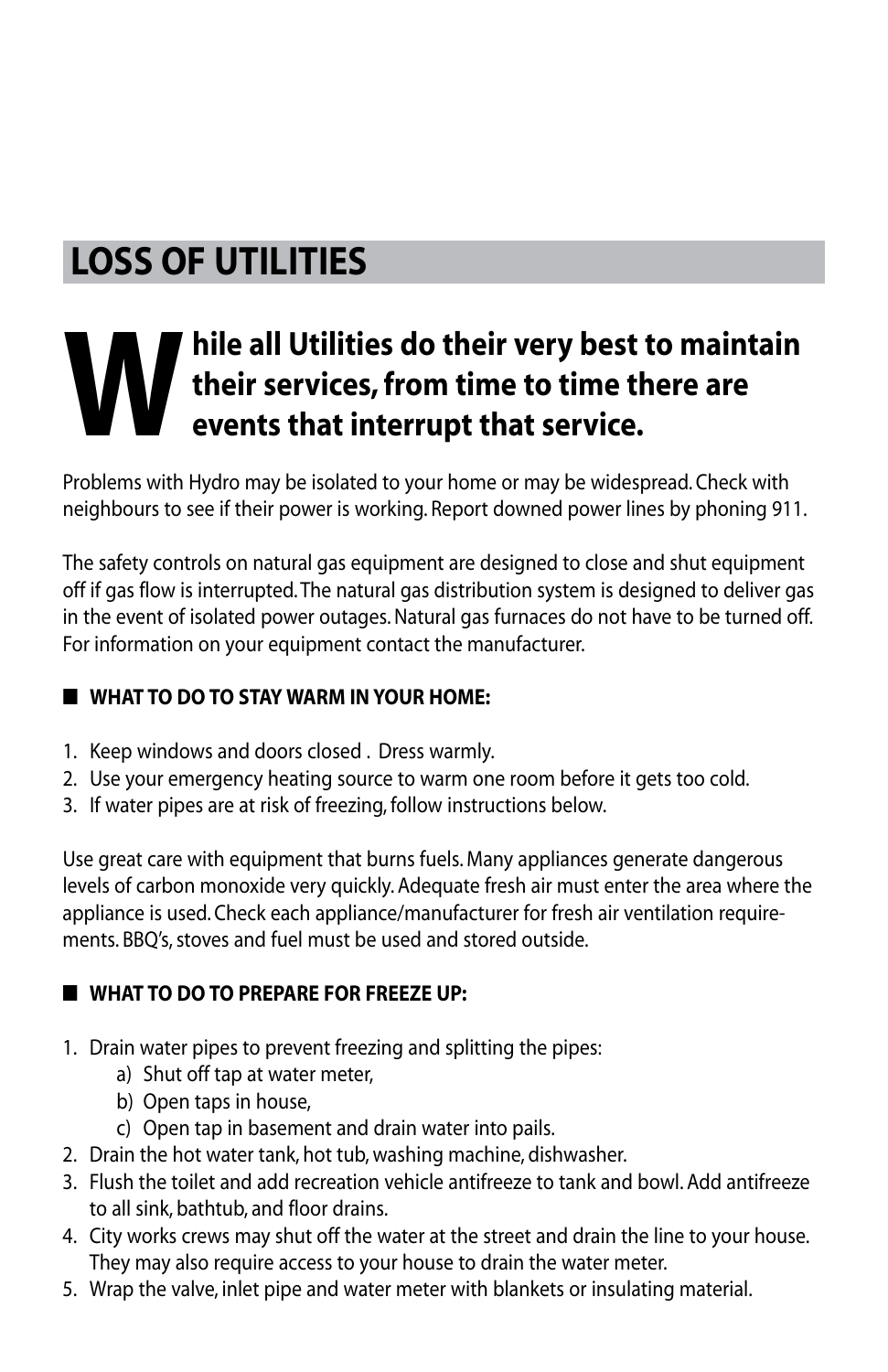### ■ **What to do when the Hydro is off:**

- 1. Check with your neighbours to see if they have electricity.
- 2. If your home is the only one without power, the problem could be in your residence.
- 3. If you do not know how to change a fuse or re-set the breaker contact Manitoba Hydro or a professional electrician.
- 4. If it is a neighbourhood power outage, unplug all appliances to avoid damage from a power surge when the power is restored.
- 5. Shut off all lights except one to signal the return of power.
- 6. Contact Manitoba Hydro, see EMERGENCY NUMBERS.
- 7. Turn on your battery powered radio tuned to a local station.
- 8. Report all downed power lines by phoning 911.

#### ■ **What to do when the Hydro is back on:**

- 1. Wait a few minutes for the power to stabilize before plugging in appliances again.
- 2. Be sure the water heater is full of water before turning it on.
- 3. Turn off portable heaters.

#### ■ **What to do when the Natural Gas is off:**

- 1. Call Manitoba Hydro Gas Operations.
- 2. Turn the thermostat down so it is not calling for heat.

### ■ **What to do when the Natural Gas is back on:**

- 1. You may have to re-light the pilot light(s). Call Manitoba Hydro Gas Operations for help.
- 2. Be sure the water heater is full of water before turning it on.
- 3. Turn up the furnace thermostat.
- 4. Turn off portable heaters.

### ■ **What to do if you suspect carbon monoxide in your building:**

- 1. Open all doors and windows and leave the building immediately.
- 2. Immediately seek medical attention for those affected by phoning 911.
- 3. Call Manitoba Hydro Gas Operations for an emergency inspection.

# **LOSS OF UTILITIES (HYDRO, GAS, WATER)**

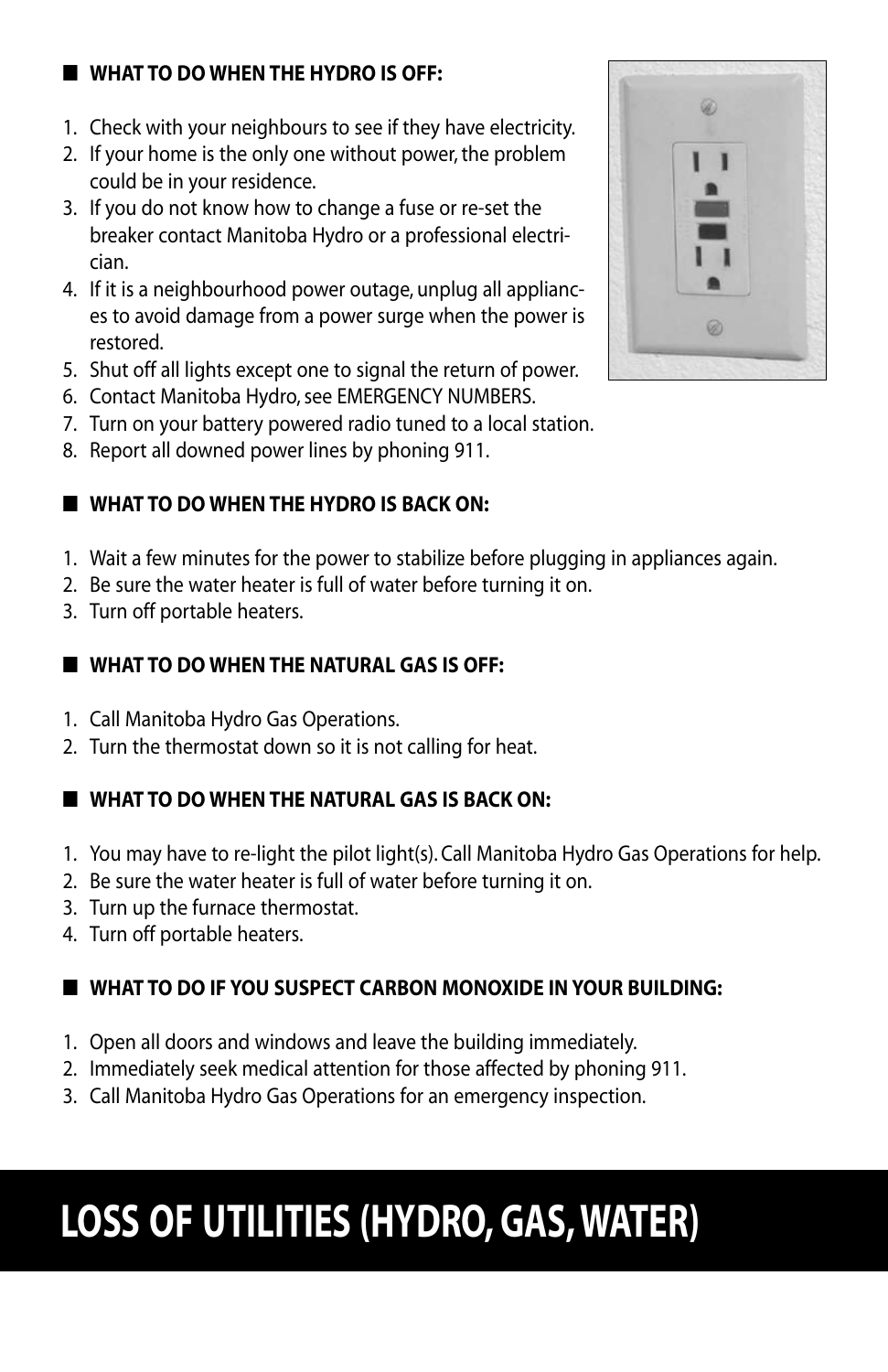### **Shelter-in-place**

# **S** helter-in-place is the practice of going or remaining indoors during the release of an airborne hazardous material, as opposed to evacuating the area. **indoors during the release of an airborne hazardous material, as opposed to evacuating the area.**

Unless the chemical is flammable, such as propane, emergency responders recommend that you go and stay indoors (shelter-in-place) until you are told to evacuate. If the hazardous material is already around the building you are in, evacuation may not be safe since you would have to move through the chemical to leave.

Shelter-in-place is a safe response to an airborne hazardous material release of 3 hours or less. Buildings can protect you by slowing the amount of air getting inside. Any chemical that may enter is weakened as it mixes with the indoor air.

It is important to stay indoors. If you see a chemical cloud outdoors or you can smell it indoors, you will be safer inside. There is no need to go to the schools to "rescue" your children. They will shelter-in-place. Stay indoors until told to evacuate.

## **Evacuation**

**I**

### **n some emergency situations it may become necessary to leave your home or business and move to a safer location. Plan ahead.**

The local Emergency Services will make every effort to keep people informed of the situation. This may be done by telephone, local media, pamphlets, and emergency services personnel.

### ■ **Preparing to evacuate:**

- 1. A Family Emergency Supplies Kit can be prepared with water, food, clothing and personal items.
- 2. If asked, and you have the time and know how, shut off the water, gas and electricity.
- 3. Make arrangements for pets.
- 4. Listen to local radio for the location of reception centres.
- 5. Follow the instructions provided by local authorities.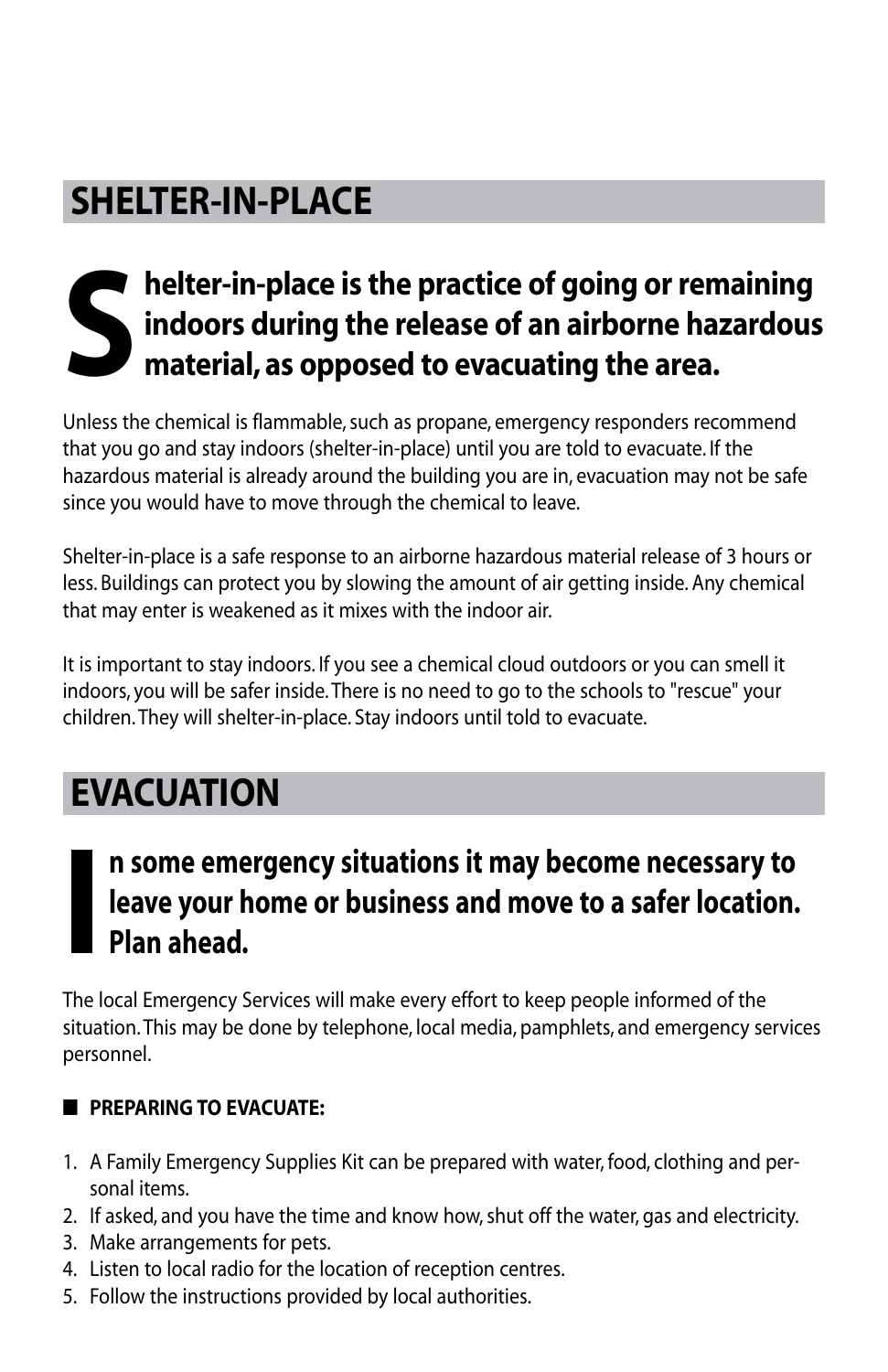#### ■ **What to do to shelter-in-place:**

- 1. Go indoors and stay there.
- 2. Close all windows and doors.
- 3. Turn off anything that moves air into or out of your home. This includes things like your furnace, air conditioner, hot water tank, fire place, ventilation fans, clothes dryer.
- 4. Listen to the local media for up-dates.
- 5. For added protection you may also seal cracks around windows and doors with wide tape and a rolled up damp towel at the floor space.
- 6. Tape a piece of plastic over the room's window to seal it.



#### ■ **What to do when you must evacuate:**

- 1. Leave a note for friends and authorities saying when you left and where you went.
- 2. Vacate your home when advised—ignoring a warning may jeopardize your safety.
- 3. Wear protective clothing and comfortable walking shoes.
- 4. Shut off anything you may be cooking.
- 5. You may need to:
	- shut off the main electric switch.
	- shut off the water heater switch.
	- turn off the water supply.
- 6. If you have a hot water or steam boiler system, turn off the power and/or natural gas supply and drain the boiler and system according to the manufacturer's instructions.
- 7. Take your FAMILY EMERGENCY SUPPLIES KIT.
- 8. Lock your house.
- 9. Follow the routes specified by officials. Do not take shortcuts.
- 10.Do not drive through flood waters or off-road unless told to.
- 11. If your car stalls in fast rising water leave it behind—always consider safety first.
- 12.Register with the reception centre so that you can be contacted and reunited with your family.
- 13.Notify your FAMILY CONTACT of your situation.

# **SHELTER-IN-PLACE EVACUATION**